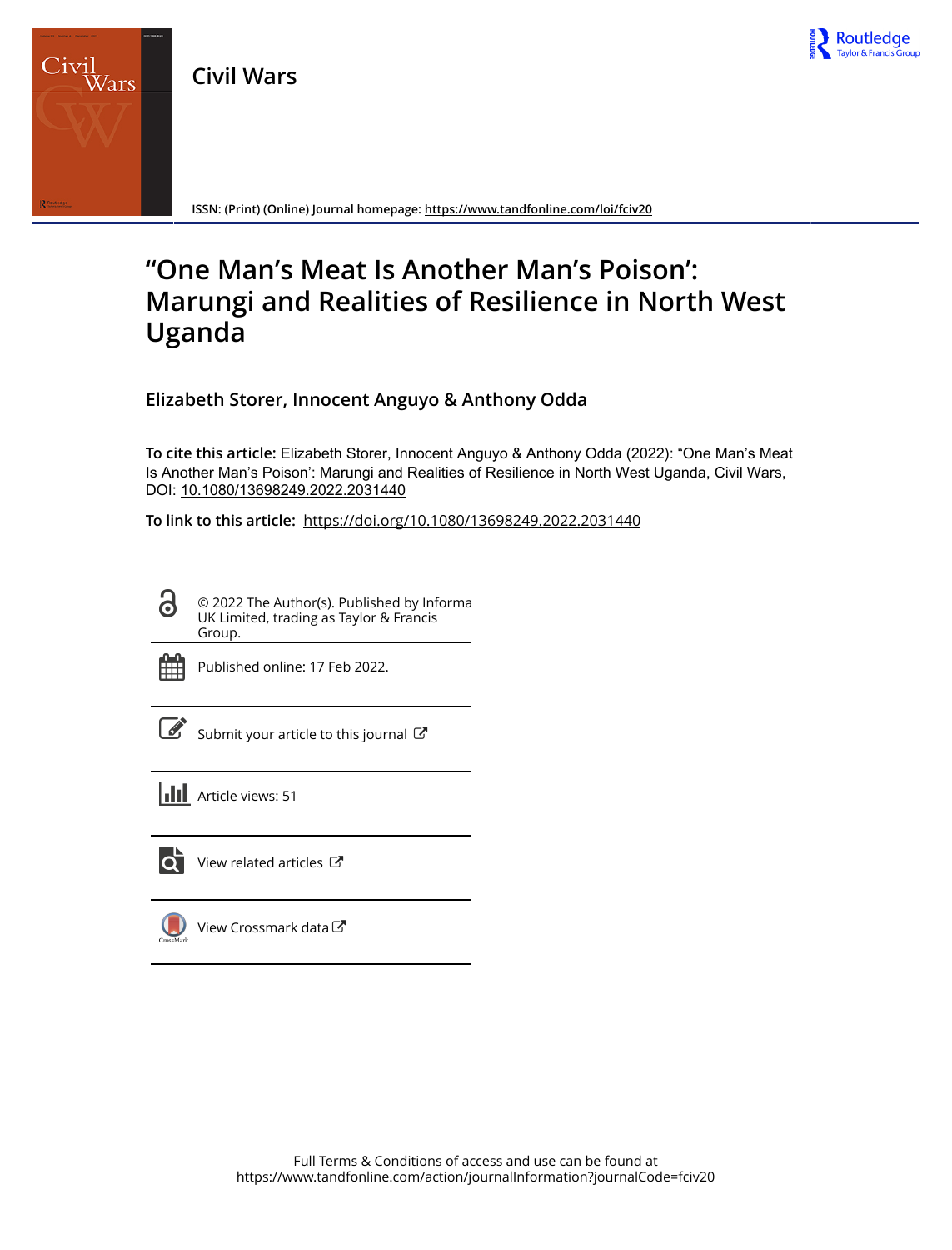

**a** OPEN ACCESS **a** Check for updates

# **"One Man's Meat Is Another Man's Poison': Marungi and Realities of Resilience in North West Uganda**

Eliz[a](#page-1-0)[b](#page-1-0)eth Storer <sub>D</sub><sup>a</sup>, Innocent Anguyo<sup>b</sup> and Anthony Odda<sup>b</sup>

<span id="page-1-0"></span><sup>a</sup>Firoz Lalji Centre for Africa, London School of Economics, London; <sup>b</sup>Independent Researcher

#### **ABSTRACT**

Approaches to resilience in post-war contexts prioritise systems-based thinking above everyday realities. This paper explores reconstruction through marungi (khat) in North-West Uganda. Presenting ethnographic evidence, we chart connections between marungi and resilience among growers, traders and "eaters". Firstly, we argue for a consideration of the actual resources through which individuals and households build capacity to withstand shocks following war. Secondly, we explore inequities within production lines and the effects of criminalising khat, to demonstrate trade-offs within prospects for post-war prosperity. Ultimately, we argue for process-based analyses of how resilience is negotiated in contingent circumstances.

# **Introduction**

This paper explores the complexities of resilience presented by the production, consumption and regulation of *marungi* – the common term for *khat*, the leaves and shoots of the *catha edulis* plant – among Lugbara-speaking communities in the West Nile sub-region of North-West Uganda. Despite the recent criminalisation of marungi growth in 2014 by the Ugandan state, production has flourished in the region since the mid-1980s. We explore the dilemmas posed by the trade, and in so doing, provide an in-depth empirical discussion of the realities of resilience in a conflict-affected borderland. In so doing, we extend the thematic and geographic focus debated through the resilience literature in Northern Uganda, which largely focuses on immediate post-conflict recovery in the Acholi region, neglecting other communities in the region.

Our inquiry has revealed decisions to grow or trade in marungi are often described using the language of *resilience*: as enabling households to recover from and adapt to changing economic and ecological conditions. Consumers, known locally as 'marungi eaters' since users most commonly chew and eat the leaf, explained that consumption provided a means of coping with

**CONTACT** Elizabeth Storer **■** e.storer@lse.ac.uk

© 2022 The Author(s). Published by Informa UK Limited, trading as Taylor & Francis Group. This is an Open Access article distributed under the terms of the Creative Commons Attribution-NonCommercial-NoDerivatives License (http://creativecommons.org/licenses/by-nc-nd/4.0/), which permits non-commercial re-use, distribution, and reproduction in any medium, provided the original work is properly cited, and is not altered, transformed, or built upon in any way.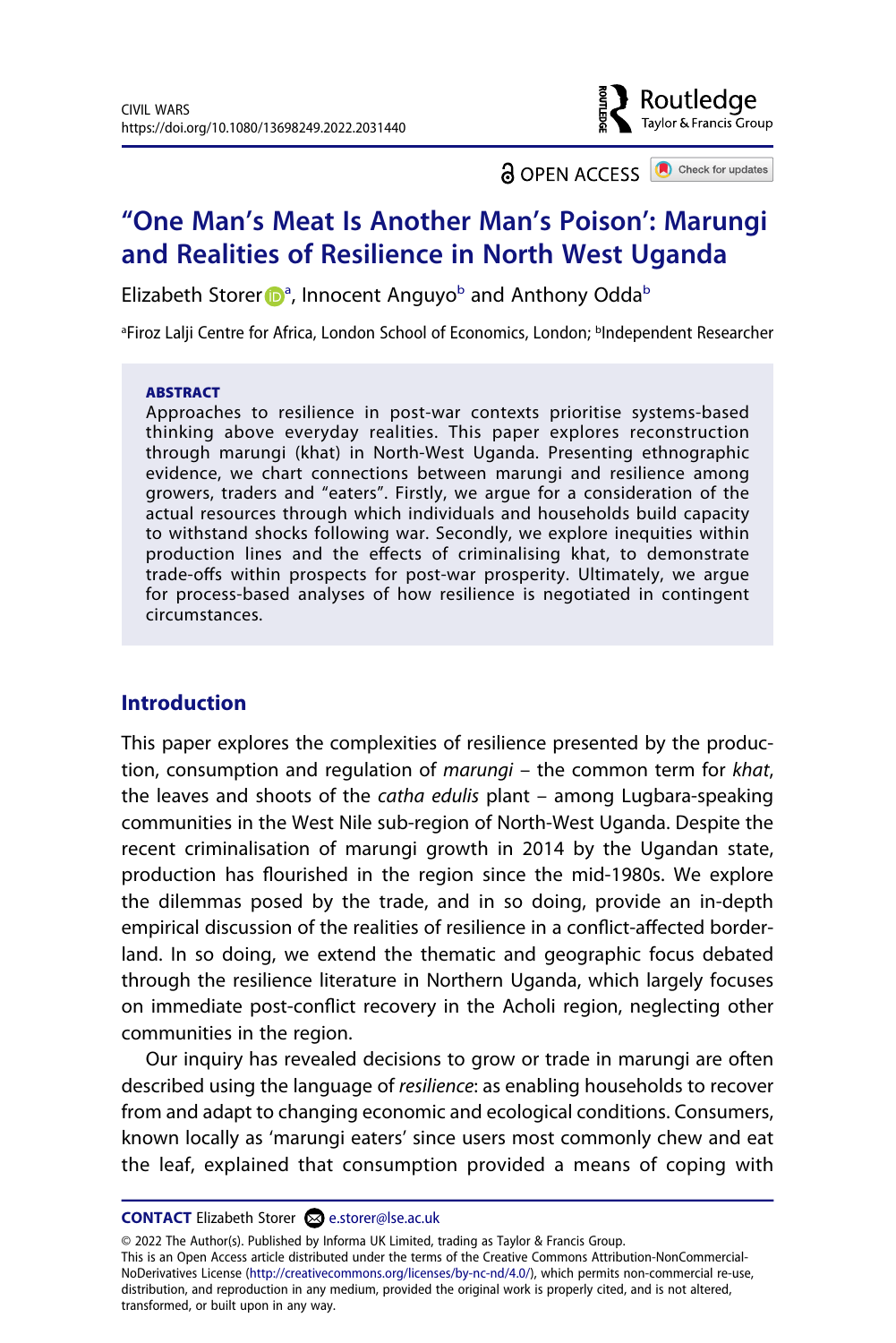#### $2 \quad \textcircled{\LARGE{\LARGE{\text{}}}\quad}$  E. STORER ET AL.

trauma and strenuous manual work. For its advocates, marungi has become entangled in individual and household experiences of navigating and enduring the changing post-war context. Marungi presents an option where neither state-led development, nor sustainable flows of aid, have brought sustained change to people's lives.

<span id="page-2-2"></span>Current literature on resilience usually associates the growth or use of illicit substances as a resilience failure (cf. Hammersley [2011,](#page-24-0) El Rawas *et al*. [2020](#page-23-0)). Whilst the potential side-effects of marungi consumption continue to be debated internationally, we suggest that for many West Nilers, marungi has emerged as a 'home-grown' resource to build resilience.<sup>1</sup> Our findings echo the conclusions of prior scholars, who have documented the economic functions of growing and using illicit substances, *khat* included (Gebissa [2008](#page-24-1), Beckerleg [2009,](#page-22-0) Both [2017](#page-23-1)). This paper urges an open-ended approach to the inputs required to become resilient, beyond development tool-kits that champion particular types of agricultural production.

<span id="page-2-3"></span><span id="page-2-1"></span><span id="page-2-0"></span>We do not, however, romanticise resilience as built from marungi. Rather, use the drug as a lens to understand the inequities and 'trade-offs' which constitute post-war resilience (Bene *et al*. [2014](#page-23-2)). Thus whilst we acknowledge enthusiasm from marungi's winners, we note how how differential endowments and social critique affects entry to, and participation in the trade. We also explore growing resistance from social groups who mobilise national law in opposition to the crop. As one local radio broadcast on the topic summarised: 'one man's meat is another man's poison'. Whilst many West Nilers' advocate for marungi as a source of resilience, others decry the crop as responsible for a host of social ills, mirroring the conventional view in existing resilience literature.

<span id="page-2-4"></span>Overall, following Harris *et al*., we draw attention to the processual, nonlinear means through which individuals and households pursue and achieve visions of resilience ([2017](#page-24-2), p. 2). We conceptualise resilience not as a definitive, or singular outcome or status, but as a social project, continually navigated and redefined according to economic options, laws and communal activism. Particularly, we emphasise the cacophony of moral-legal voices shaping definitions resilience, and the possibilities for households to work within this complex and shifting field. Located at the boundaries both of legality and of normative community morals, marungi is an apt site to study competing – often incompatible – definitions of resilience.

Methodologically, our findings are derived from a multi-method enquiry that traced the growth, trade and consumption of marungi from 2017–18. Our populations were predominantly Lugbara-speaking, and our research was focused geographically in Arua Town, in farms on its urban periphery, and in one Maracha sub-county that represents the marungi-growing 'heart-land' of the West-Nile sub-region.<sup>[2](#page-21-1)</sup> Given the covert nature of the trade, our access was facilitated both by Author 1ʹs long-term engagement with borderland communities, and the residence of Authors 2 and 3 in the area. We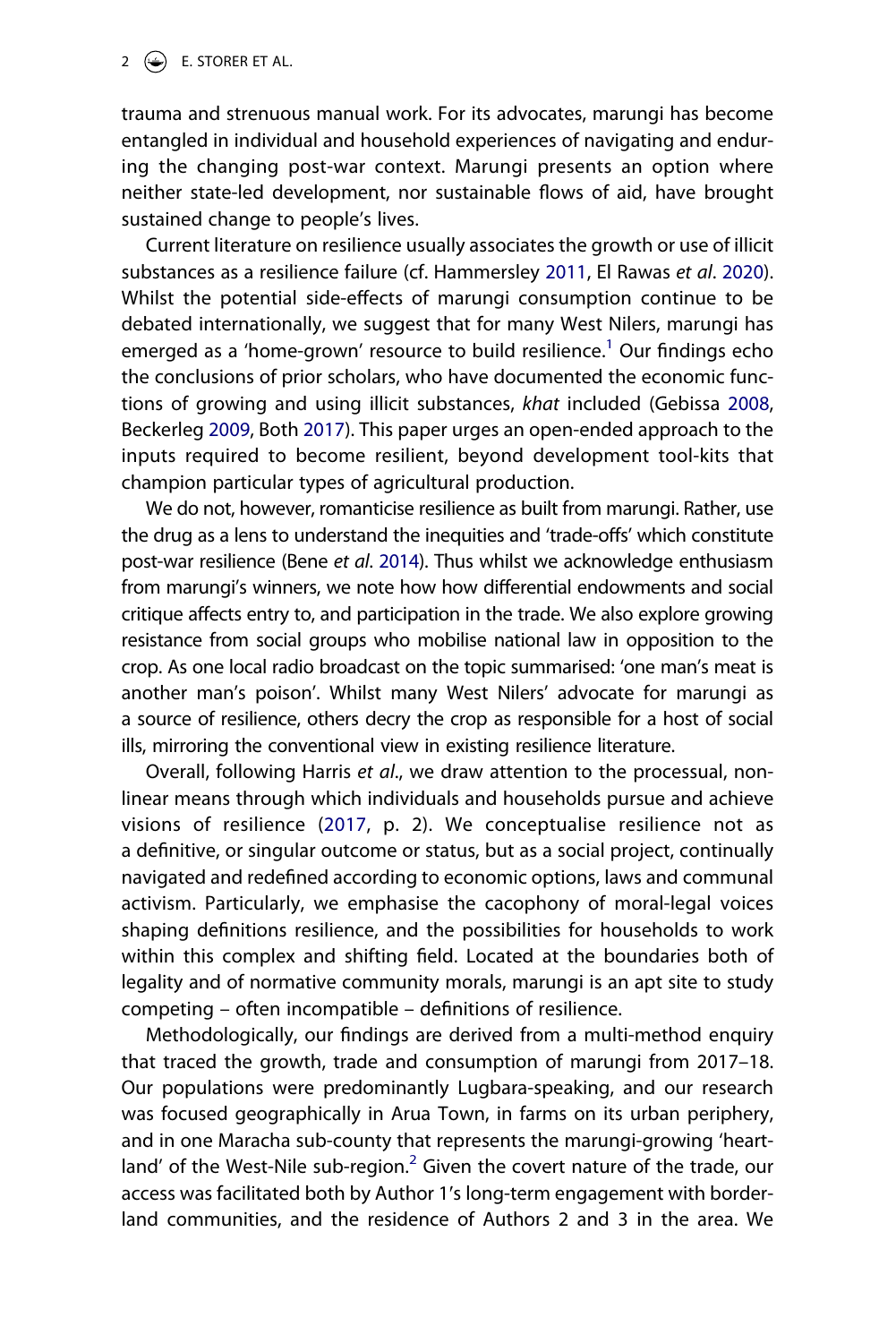conducted open-ended interviews, conversations and observations with marungi growers and traders, and administered 46 surveys to consumers in Arua Town. Additionally, we conducted 25 interviews with actors in local government, public health and religious and faith communities.

The paper begins by considering the disjuncture between longstanding assumptions within resilience scholarship and complex post-war histories in West Nile. The paper then presents dimensions of resilience as reported by insiders of the marungi trade, before exploring counter-critiques from outsiders. Tracing the fluctuating negotiations associated with post-war recovery, we conclude with calls to re-conceptualise resilience as a negotiated and historically-constituted process, entangled in socio-economic inequities and multi-scalar politics of power.

#### **Towards Negotiated Resilience**

<span id="page-3-0"></span>Since the 2000s, resilience has become a prominent structuring principle for external actors to examine and channel resources towards reconstruction in post-war contexts. Yet resilience has remained a 'slippery' concept, an amalgamation of ideas borrowed from material science, ecology, medicine and psychology among other fields (Menkhaus [2012](#page-25-0) p.3, Biermann *et al*. [2015](#page-23-3)). Across this assemblage of disciplines,, most analysts advance definitions regarding the ability of individuals, households and societies to rebound after 'stress', developing internal capacities either to withstand or to 'bounce-back better' from external shocks (Welsh [2013,](#page-26-0) p.16, Meerow and Newell [2016](#page-24-3)).

<span id="page-3-4"></span><span id="page-3-1"></span>Many scholars have sought to disaggregate particular forms of resilience traits into models of agricultural resilience and/or poverty reduction programmes (Urruty *et al*. [2016](#page-25-1), Braimoh *et al*. [2018](#page-23-4), Dardonville *et al*. [2020](#page-23-5)). Exemplifying this, Bene *et al*. ([2014](#page-23-2)) explain that a resilient system can be conceived of as the sum of (1) absorptive, (2) adaptive and (3) transformative capacities. Whilst the evolution of resilience thinking has yielded ever more complex models based on networks or pathways, at its core, resilience thinkers continue to systematise complex realities through *abstraction*  (McKinnon and Derickson [2013\)](#page-24-4). Yet this very exercise often distances expert approaches to resilience from the complex realities of everyday life in postwar settings.

<span id="page-3-3"></span><span id="page-3-2"></span>Invested in this dissonance between resilience models and local realities, scholars have attempted to bring resilience thinking into conversation with 'local ecologies of resilience' – to with indigenous vocabularies and institutions which may actually constitute reconstruction in the longer-term (for example Kirmayer *et al*. [2012,](#page-24-5) Ungar [2012\)](#page-25-2). Resilience has been lauded as an conceptual entry-point to understanding communities which avoids imposing state-centric – or Euro-American – notions of stability, to instead engaging with existing institutions which shape local responses to crisis.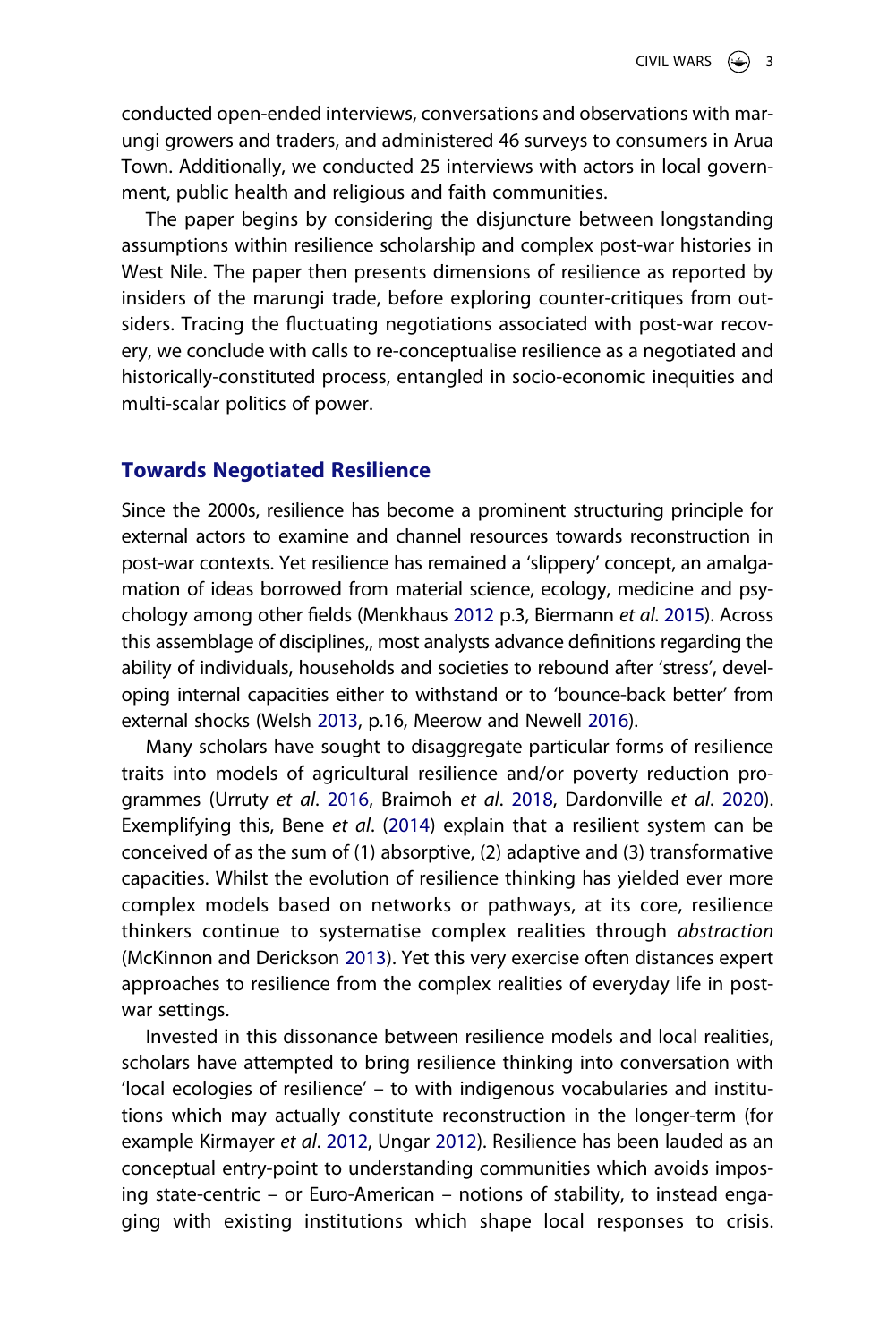Accordingly, there has been a recognition of the need to *enculturate* resilience, arguing that for any external approaches to strengthen resilience to 'work', such capacities must be translated into a variety of cultural, ontological and social contexts (Vindevogel *et al*. [2015](#page-26-1)).

<span id="page-4-3"></span>Crucially, underlying such interventions is the notion that diverse cultures and livelihoods can be instrumentalised to render societies recovering from crisis productive once more, restoring the pre-disaster *status quo* (Bene *et al*. [2014\)](#page-23-2). This connection is particularly prominent with respect to building cultural capital, which is often assumed to play a supportive role in bolstering economic livelihoods (Daskon [2010\)](#page-23-6). Tendencies towards categorical abstraction have continued. For example, experts continue to distinguish between 'positive' resilience which strengthens local institutions, versus 'negative' forms of resilience that challenge prospects for long-term stability (Menkhaus [2012](#page-25-0)).

<span id="page-4-7"></span><span id="page-4-1"></span>Following the cessation of decades of war, Northern Uganda has become the case study *par excellence* for scholars to explore how resilience has been built at the communal level. Given the extent of local displacement during the Lord's Resistance Army-Government of Uganda bush war (1986–2006), and the subsequent influx of donor funding following populations' return, most scholars have undertaken research in Acholiland, and often in proximity to Gulu (Betancourt and Khan [2008](#page-23-7), Vindevogel *et al*. [2015](#page-26-1), Schulz and Ngomokwe [2021](#page-25-3), Williams [in press](#page-26-2)). Whilst scholars have been attentive to variations in cultural ideas between different social groups such as young men or women (Vindevogel *et al*. [2015](#page-26-1), p. 396), or between survivors and combatants, their attention has nevertheless involved the abstraction of populations, groups, and cultures into indicators within systems. Little attention has been paid to social inequities that affect a given individual's aspirations for resilience. As such, this systems-level research stands in stark contrast to ethnographic research that has emphasised the difficulties of repair and reconstruction (cf. Baines and Gauvin [2014](#page-22-1), Porter [2016](#page-25-4)).

<span id="page-4-8"></span><span id="page-4-6"></span><span id="page-4-5"></span><span id="page-4-4"></span><span id="page-4-2"></span><span id="page-4-0"></span>As the ability to overcome challenges is a goal of most individuals and communities, we agree that the language of resilience may help both scholars and communities themselves interpret post-war change (Glantz and Sloboda [2002\)](#page-24-6). Yet the translation of resilience processes from abstract toolkits to actual societies must acknowledge conceptual, as well as cultural divergences (Cote and Nightingale [2012](#page-23-8)). Particularly, it is important to assess the limits of a resilience paradigm that imports concepts and metaphors from the natural and physical sciences, rendering societies into atomised, homogenous units (*ibid*, Fisichelli *et al*. [2016](#page-24-7), Gillard [2016\)](#page-24-8). Such accounts belie social stratification, institutional complexity, and deeper imprints of colonial and post-colonial marginality which continually interface with local social structures and economic decision-making, shaping the options available to survive and adapt to shocks (Duffield [2012,](#page-23-9) Welsh [2013](#page-26-0), Ilcan and Rygiel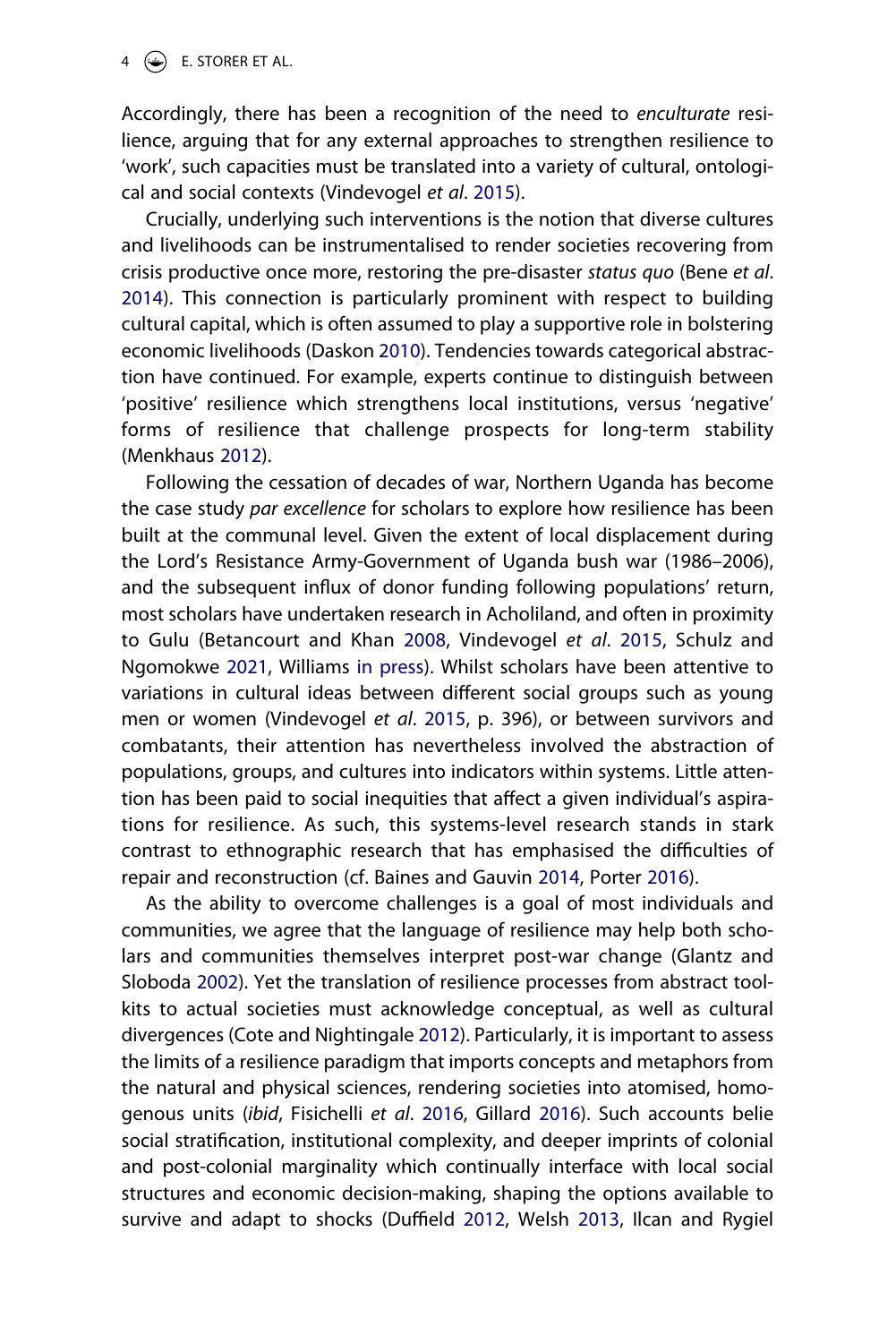<span id="page-5-0"></span>[2015\)](#page-24-9). We argue that apolitical frameworks – however culturally attenuated – are ill at ease with systems transgressed by stratified power relations (Cafer *et al*. [2019](#page-23-10)). We thus argue for greater engagement with how resilience may be 'negotiated' when complex geometries of power are made manifest locally.

In recognition of the processes that can engender or constrain resilience, Harris *et al*. ([2017](#page-24-2)) propose an open-ended enquiry framed around 'negotiated resilience', which remains attentive to the politics and complexities of decision-making. Rather than define resilience as a trait, a goal or an outcome, the authors urge grounded approaches that consider how individuals, households or societies become resilient through a 'process of negotiation' ([2017](#page-24-2), p. 2). This process is non-linear, and often involves changing activities and fates in the face of social critique from state or religious authorities, as well as close kin. Negotiation is thus about navigating journeys to build safety-nets and become resistant to shocks, but it can also include decisions and compromises on what it means to be resilient.

Considering negotiations has the advantage of moving beyond systemslevel thinking to acknowledge engagements between different actors over time and across scales of governance, an approach that we apply here to interactions between individuals, households and local political entities. Similarly, MacKinnon and Derickson urge a shift from resilience to 'resourcefulness', which takes account of oppositional strategies between groups, as well as wider issues of resource 'recognition and redistribution' (MacKinnon and Derickson [2013](#page-24-4), p. 255). These approaches enable an appreciation not only of a more open-ended tracing of power and politics, but of how particular groups steer claims to resilience towards (or opposition to) normative socio-cultural ideals and public policies (Harris *et al*. [2017](#page-24-2), p. 201).

Thus, we ultimately engagement with the frictions, contestations and bargains which are made between social groups in quests to become prosperous. Considering how resilience is navigated and negotiated on the ground thus allows an enquiry that avoids the faulty assumptions of predefined structures or systems. To begin that enquiry, we now turn to the history of West Nile, noting the wider political and economic contexts within which decisions to grow or eat marungi are framed.

#### *Building Resilience at Uganda's Borders*

Though West Nile's marginality stems from longer legacies of upheaval and colonial policies, the marungi trade has developed in the wake of the wars that followed the fall of Idi Amin Dada, who hailed from the region. Amin's ousting in 1979 by the soldiers of Milton Obote and the Tanzanian Defence Force ushered in a period of terror that led to the wholesale displacement of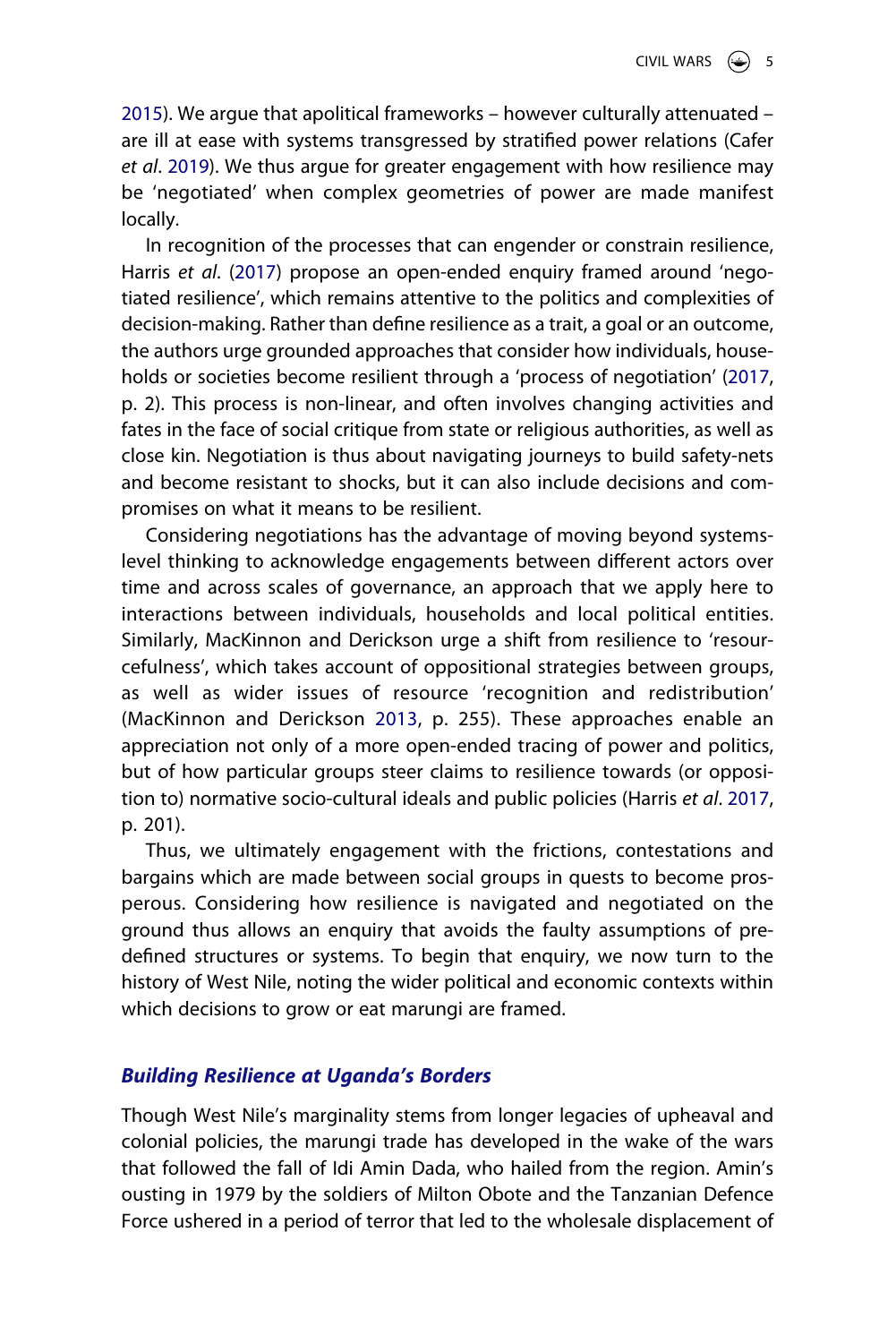<span id="page-6-2"></span><span id="page-6-1"></span>populations over Uganda's international borders, to neighbouring (now) South Sudan and the Democratic Republic of Congo (Crisp [1986](#page-23-11), Harrellbond [1986](#page-24-10)). Obote's troops, enacting reprisals for violent events during Amin's rule, were implicated not just in the massacre of civilians but also in widespread looting and the destruction of the region's infrastructure. One Lugbara elder described how during this time, Arua, the capital of the subregion, was 'reduced to nothing'.

<span id="page-6-3"></span>Whilst international assistance (and analysis) covered the displacement of Ugandans to South Sudan to great extent, the majority of Lugbara populations fled to DRC and made ends meet without turning to UNHCR refugee settlements. Populations returned voluntarily throughout the mid-1980s, but continued to experience insecurity at the hands of rebel factions formed from Amin's former soldiery well into the mid-1990s (Leopold [2005](#page-24-11)). Civilians living proximate to the DRC and South Sudan border continued to be affected by sporadic looting and violence associated with the Uganda National Liberation Army and the West Nile Bank Front (Bogner and Neubert [2013](#page-23-12)). Until 2006, the region was isolated due to war in Acholiland, civilians were targeted by LRA attacks on the road to Kampala, near to Murchison Falls National Park.

<span id="page-6-4"></span><span id="page-6-0"></span>All of these dynamics reinforced self-reliance, and many drew on crossborder trading, linguistic and kinship connections to forge viable livelihoods. Meagher ([1990](#page-24-12)) and Titeca [\(2012\)](#page-25-5) describe the emergence of an illegal crossborder trade that flourished between Uganda, DRC and South Sudan in the decades after return. For Titeca, participation in cross-border trade represented an 'indigenous way to provide development', in lieu of the relief provisions of international agencies and the Ugandan central government ([2012](#page-25-5), p. 50). In this way, in the region, resilience has long been forged on the boundaries of legality.

<span id="page-6-5"></span>Yet, the majority of rural West Nilers returned to subsistence agriculture upon their return. Indeed, deep inequalities emerged between an urban elite who profited from the trade, and rural communities who struggled to reestablish farming cycles in the years immediately following return. Years of displacement had disrupted the cohesion of clan-based structures that had previously governed agricultural production, structures that had already been frayed by the migration of young men to the South during Uganda's colonial period (1914–1962). Reports of a strong ethos of self-reliance that hinged on household units, where individuals worked for themselves, echoed through life histories of those who remembered the difficult post-war years of reconstruction.

<span id="page-6-6"></span>For most rural families in the region, agriculture continues to provide the basis for economic existence. According to the most recent ([2014](#page-25-6)) census, 94.4 per cent of Maracha households are engaged in crop growing. Few households subsist completely off the land, as most people sell their surplus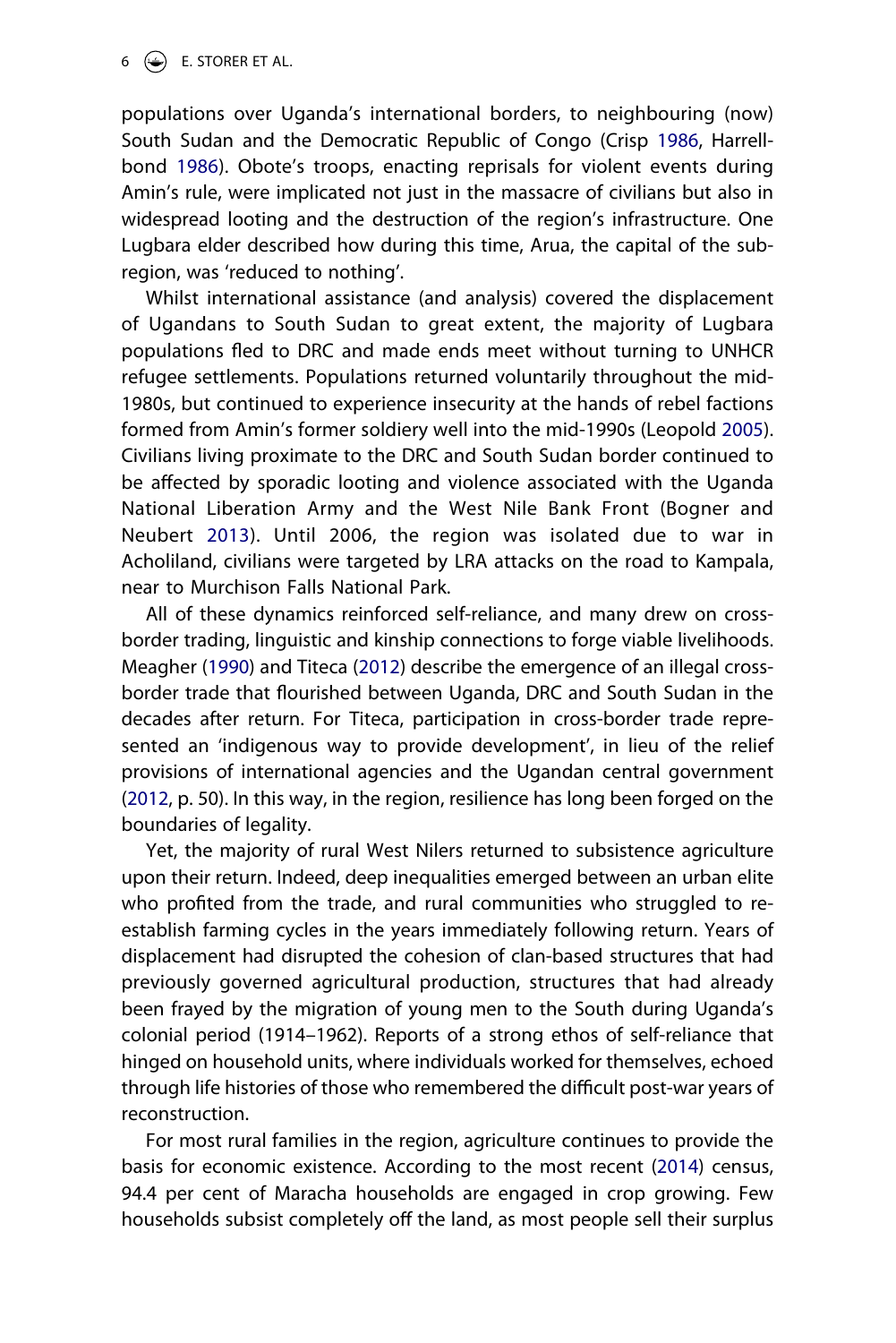crops and buy additional foodstuffs to supplement what they do not or cannot grow. In the decades following return, conventional agricultural production has been affected by a multitude of factors. Land scarcity, present in Maracha and Arua Districts during the colonial period, has been exacerbated by post-return population growth. Land is divided accorded to patrilineal descent, but during the present research, many families reported that plots were too small to sustain production. Increasingly, land is seen as a commodity: many poorer households have sold their land to wealthy elites, who have amassed plantations for considerable acreages. Overlaid with these struggles, climate change was reported as affecting crop yields, occasionally inducing shortages. In 2009, over 35 deaths were reported in Maracha from the premature consumption of the cassava plant, consumed due to a lack of alternatives (Uganda Red Cross [2009\)](#page-25-7).

<span id="page-7-0"></span>Equally significant are the changing activities of transnational companies involved in tobacco farming. Though soils were deemed unable to sustain cash crops of coffee and cotton grown in wider Uganda during the colonial period, since the 1940s, tobacco has been grown in the region. Prior to the war years, this trade was dominated by British American Tobacco, which both supplied seeds to households and bought the crop from them each year. In recent decades, however, this trade has become dominated by competition between tobacco companies, who have introduced changing standards for quality that map onto price structures for acquisition. Since 2010, many Maracha farmers explained that once they took their crop to Arua, buyers refused to purchase the crop, or instead offered a lower price-per-kilo. As tobacco normally brings an annual return, these new deficits left many farmers destitute, and in search of other options.

Even though rural farmers adapt new agricultural techniques and practices, West Nile remains among the poorest sub-regions of Uganda. According to a 2017 UNICEF Index, rates of multidimensional child poverty reached 81 per cent in the sub-region. Farmers remain largely isolated from the rest of Uganda, as a tarmacked spinal road connecting the region was completed only in 2016. Whilst this road did serve as a powerful symbol of development, throughout this research West Nilers remained cogently aware of state neglect. Even when agricultural inputs arrive, rarely do they reach the poorest: as was observed during a 2016 government distribution of dairy cows and hoes, which largely benefited local leaders. Agriculturalists criticised the lack of state-support for agriculture, the failures of health care, and young men often lamented 'digging', but explained there was simply no other form of work which could make ends meet.

The absence of state securities pertains partly to the region's status as an opposition stronghold, which has not traditionally elected MPs from the ruling National Resistance Movement (NRM). But as Leopold ([2005](#page-24-11)) noted, this marginal position builds on longer histories of limited investment in the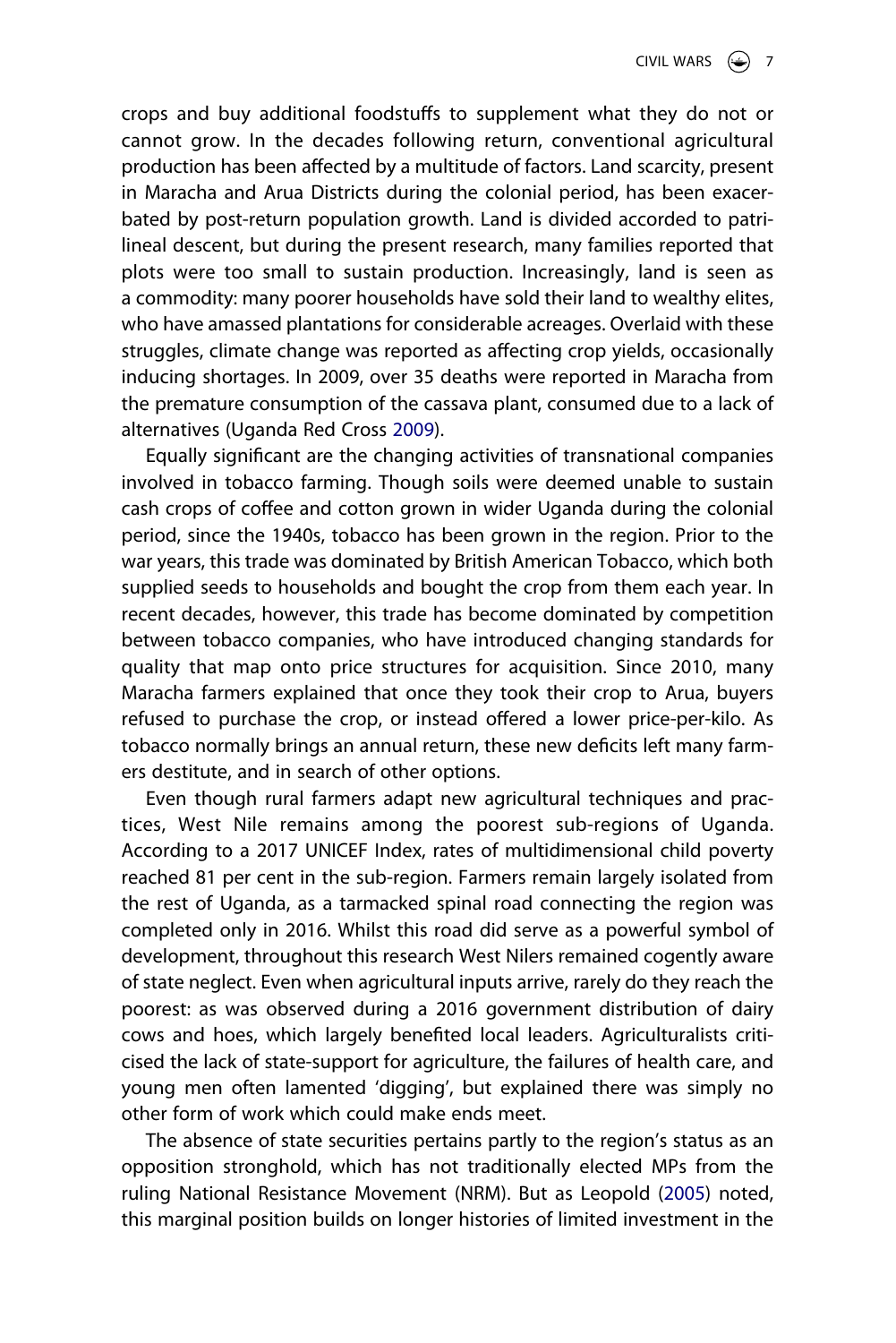$8 \quad \circled{\bigoplus}$  E. STORER ET AL.

region. During British rule, West Nile was designated a 'closed district', treated as a 'labour reserve' for workers and soldiers to serve the Bagandan Kingdom. These activities did not lead to substantive agricultural or economic development, as in other parts of Uganda. Earlier on, moreover, in the early colonial period (1880–1914), the region was terrorised and pillaged by Turco-Egyptian slave raiders, European ivory poachers and Belgian Free State colonists. Thus throughout recorded history West Nilers have had to survive largely on their own, adapting to changing ecological, political and market conditions. Given the instabilities experienced by populations over the last century, a central question for post-exile reconstruction is: which baseline constitutes the norm to which local society should return?

<span id="page-8-1"></span>Recently, scholars have argued that resilience theory is ill-equipped to deal with long-standing structural causes of inequality that inform all aspects of social, political and economic life (Miller *et al*. [2010,](#page-25-8) Fanstein [2015,](#page-23-13) Ribot [2014\)](#page-25-9). In the context of extreme historical marginalisation, these cautions are relevant to any analysis of West Niler's attempts to forge viable livelihoods. One result of this history is that farmers select crops where inputs can be obtained cheaply (and locally). Another, connected result of the regions relative isolation is that people negotiate resilience within local connections and markets which can be tracked and verified, rather than seeking to market goods in the distant capital. We now turn to an examination of how local households negotiate legacies of under-development through growing the marungi crop.

#### **Marungi-Growing as Resilience?**

West Nilers know *khat* by many names. *Marungi*, originating from the Kenyan term, is the most common, but those involved in growing and eating the plant often opt for more specific terms, with Lugbara people generally using names derived either from the geographical locations where different leaves are gathered (*gomba, ayee*) or from local foods (*osubi*).

<span id="page-8-0"></span>First introduced in Uganda during colonial rule, *khat* was initially sold on a small-scale basis and consumed largely by Yemeni and Somali traders (Eggeling 1951 cited in Beckerleg [2010,](#page-23-14) p. 63). It was only from the late 1970s on that *khat* production and consumption boomed nationwide, including in West Nile. The exact origins of marungi in West Nile in particular are uncertain. Beckerleg suggests that an employee of the Entebbe Botanical Gardens, returning to Arua District soon after independence, initially introduced the seeds. In the 1960s, a single family were reportedly involved in growing and selling the crop largely to Yemeni and Somali traders. After returning from exile in the mid-1980s, production in the region increased.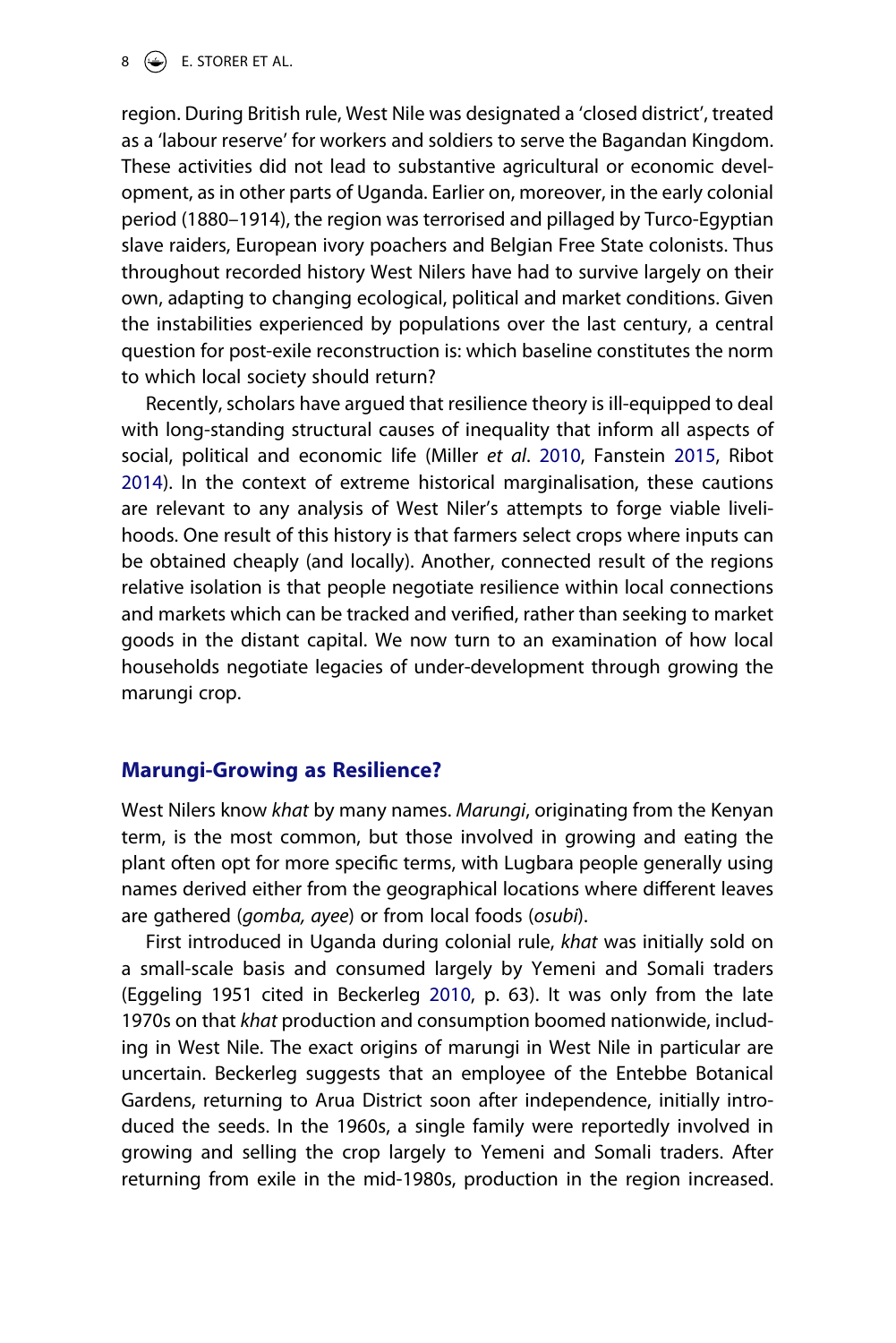Consumption patterns diversified as well, with *khat* at first popular with men involved in trucking and informal trade, but more recently with younger men residing in town, or gathering at trading centres throughout the countryside.

Frequently, the distribution of seeds has followed kinship or neighbourly connections; many farmers explained during this research that they received seeds through contacts for free, and many of today's established growers inherited plantations from relatives who were already established in the trade. One interlocutor explained: 'My father grew marungi, whereas my mother sold marungi, my elders ate marungi – our lives generally depended on marungi'. Several farmers described the early 2000s as the marungi 'bandwagon', a time when many small-holders began to grow the crop, whilst others have transitioned into growing more recently, since the decline of tobacco growing. Other growers began as traders or consumers. One interlocutor simply explained: 'I used to chew, then became a grower with the aim of having it at all times'. Prior studies have suggested that by the mid-2000s, over a hundred or more farmers in the environs of Arua and Maracha Districts were involved in the trade (Beckerleg [2006\)](#page-22-2). Indeed, fieldwork observations by Author 1 during 2016–17 suggest vast increases in the numbers of growers, with many households growing marungi plants alongside conventional agricultural crops. In one sub-county, the area chief estimated that over 80 per cent of farmers were engaged in growing marungi.

<span id="page-9-0"></span>Echoing the discourse of scholarly models of agricultural resilience (for example, Urruty *et al*. [2016](#page-25-1)), marungi was often described by farmers as 'robust', representing a more reliable and continuous source of income than alternative food or cash crops. $3$  Growers often explained their decisions based on a cost-benefit analysis: at marungi's current sale price, growers recorded yearly proceeds per acre far superior to that of maize, ground nuts, cassava, beans, sweet potatoes or sesame. Marungi is also durable: the plants prosper in less fertile soils, and its leaves can be harvested year-round. With decreasing land availability, declining soil fertility and climatic change, growers regarded marungi as a means to weather external shocks, invoking the explicit tenets of normative resilience thinking (*ibid*).

Marungi growing furthermore has thrived given that farmers have had direct access to its onwards sale, and can thus mitigate risks posed by changing markets. Marungi can readily be sold within local networks as the crop is produced, unlike tobacco, which was sold to buyers in Arua who operated according to varying standards of transnational corporations. Amid the aforementioned uncertainties of making a profit from tobacco, marungi provided a safer option, with even a bad yield fetching 10,000 UGS (about \$3), sold to middle-men who transported the crop not just to Arua, Koboko and Yumbe but across the border to DRC as well. With such market networks adaptable to fluctuating demand within and beyond the region, a relatively stable environment has emerged for marungi growers. Unlike tobacco,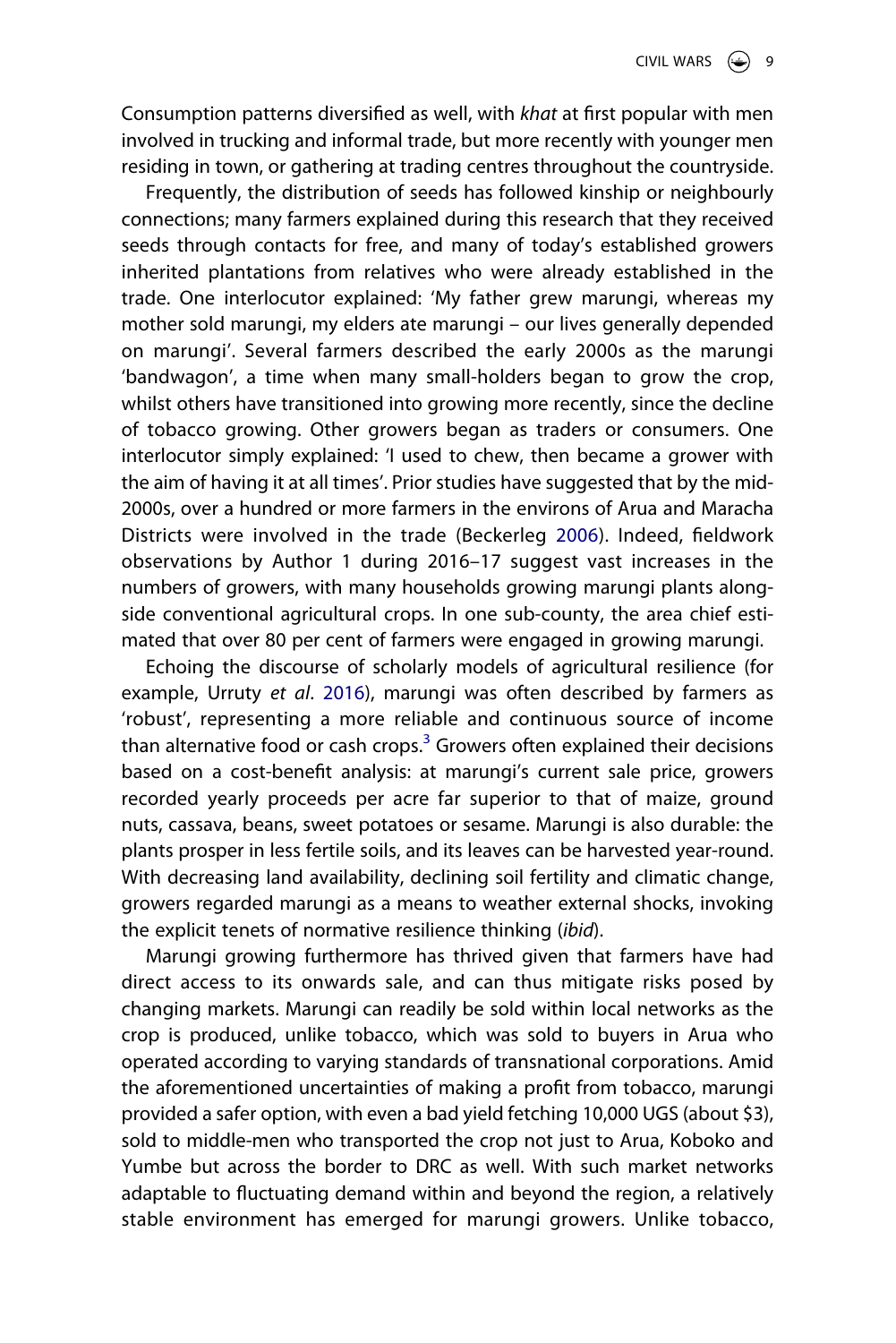marungi growers do not have to sink transport costs in moving their crop to Arua, or give 'appreciations' to local middle-men. The proximity of sale both reduces uncertainty on the price and provides more frequent returns on investment. Put succinctly, one female grower summarised that marungi allows her to 'touch money anytime'.

Indeed, compared to other crops, marungi brings a high return on investment. According to one owner, marungi harvested from a third of an acre brings about UGS 800,000 (approximately \$225) monthly. This owner, who had joined forces with his family members, estimated his entire plantation (about 3 acres) generated approximately UGS 7.2 million (about \$2,000) in a month, and UGS 86.4 million (about \$23,000) in a year. This figure is significant, representing an income 36 times higher than Uganda's annual GDP per capita of circa \$645 in 2018. Similarly, one grower explained the developmental sense behind marungi growth: 'We tilled this land and fended for the family out of the proceeds from the field. I have not gone wrong with marungi and have no regrets so far. It blends well with my lack of skills as I missed out on school because of being orphaned at a young age'. Other growers explained that their profits enabled them to fund the education of future generations, as well as to diversify family incomes into other projects: the owner of the aforementioned 3-acre plantation explained that 26 family members had been educated through his marungi profits, and one Aruan grower with a half-acre farm described how he bought a grinding machine from the profits of his farm. Capable of producing flour at home, he was then able to create an alternative income stream. Still another young man explained that marungi profits supplemented his dealings in cross-border car exchange, a volatile practice in view of international security constraints. Overall, investing in marungi provided many West Nile growers with the ability to withstand uncertainties in other areas of trade, diversify their incomes and plan for the future: all central tenets of a recent World Bank Report concerned with 'increasing agricultural resilience through better risk management' (Braimoh *et al*. [2018](#page-23-4), p. xv).

Yet despite these results, negative trade-offs can and do emerge. The shift to growing marungi (and other cash crops) rather than food crops has invariably meant that marungi farmers grow fewer subsistence crops. Whilst marungi growing does generate additional income, those households are thus forced to buy more foodstuffs on the open market, introducing a new vulnerability to fluctuations in staple food prices, which vary on a seasonal basis. Ecological trade-offs also arise from the increased use of pesticides on marungi, which can become increasingly necessary to sustain desired yields. Those farmers who had been involved in growing for decades reported that, over time, marungi and associated pesticides have degraded their soils,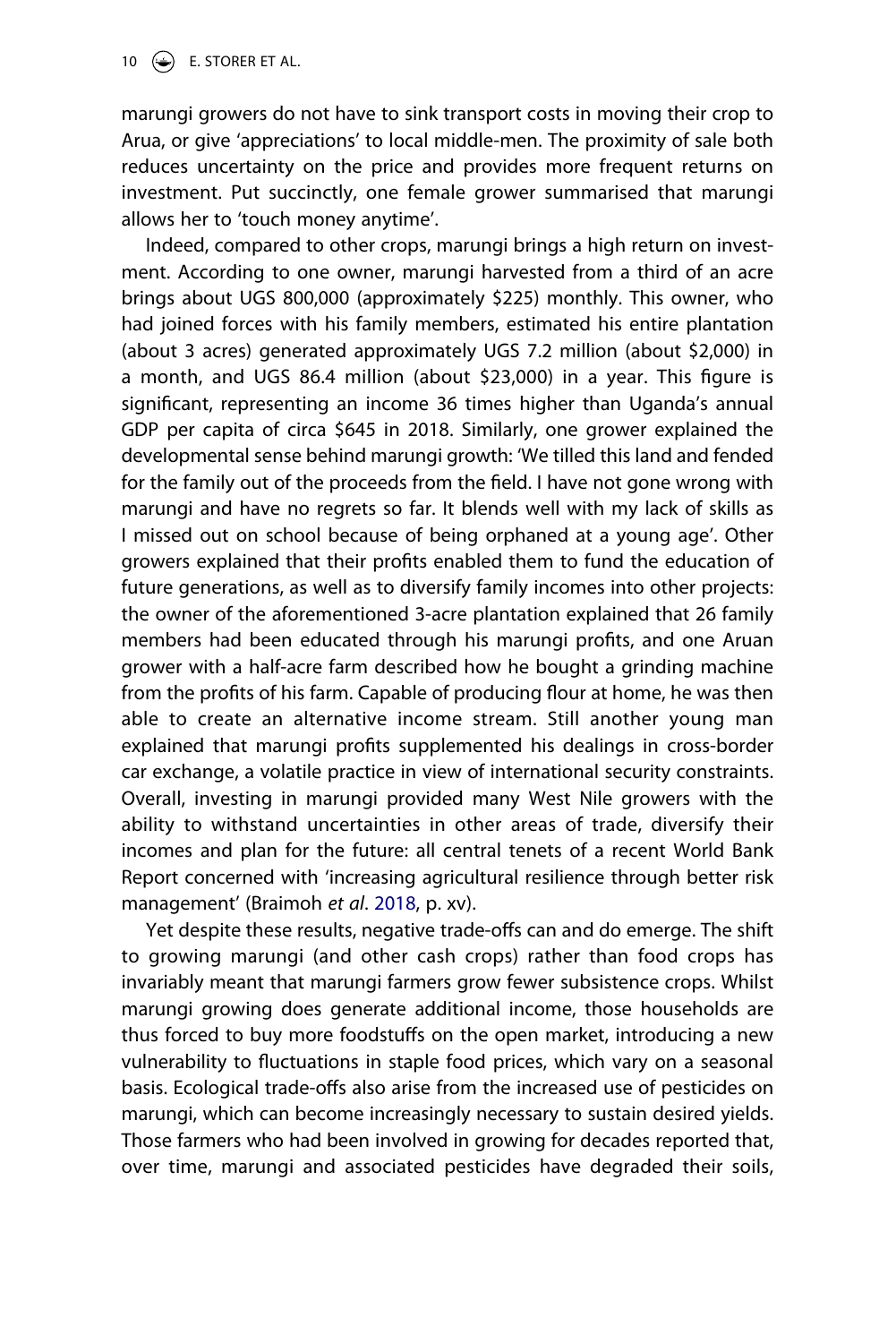making it impossible to sustain any crops at all. In lieu of these experiences, the short-term benefits of marungi growing may stand in tension with longer-term benefits from less ecologically damaging food crops.

Moreover, viewing marungi as a system confined to the household neglects the inequalities in wider inputs of labour and capital accumulation that it has produced. Trade-offs are apportioned differently along the supply and marketing chains: whilst growers reported robust earnings, pickers and market-sellers emphasised the paucity of wages and instability of the trade. As farms develop, growers depend on wider networks of labour to physically handle and produce the crop, often recruiting young people or women. Such 'pickers' are employed casually by landowners, and often lack substantial plots of land themselves. For these landless individuals, employment is uncertain, fluctuating according to local production and demand; many young people we interviewed explained they simply showed up at the plantation to pick the shrubs. Landless labourers are also forced to accept the wages set by landed growers, which may be as little as UGS 2,000 (about \$0.50) per day.

Since it is school-aged children who perform this work, decisions to 'pick' represent a trade-off in missed schooling, a point that policymakers opposed to the trade have harnessed in force. Though some pickers claimed that salaries from casual labour enabled them to pursue education (school fees being expensive for many rural households), the involvement of unregulated and child labour will undoubtedly have deep repercussions for longer-term development of human capital. Bene *et al*. ([2014\)](#page-23-2) observe that resilient decision-making within households in resource-strained contexts often involves the adjustment of hopes and desires – such as limiting the number of meals per day to better mitigate financial shocks. The marungi trade features extreme examples of such adjustments, most visible in its use of child labour.

Though our research did not include sellers of marungi, from our observations the direct sale is gendered: whilst males comprise the majority of growers and middlemen, it is often females who vend to eaters in Arua Town. Selling is also more risky, since vendors operate closer to police posts, often in plain sight, across town. As with many urban workers, in lieu of access to rural land – a particular problem for unmarried women who lack claims to land through the customary familial system – prospects for becoming resilient often hinge around available assets. Those who have access to land through deed or custom, and those who can draw upon the labour of family members, have greater freedom to shift or diversify their incomes. Landless persons, however, have relatively little bargaining power to self-secure. Rarely is resilience simply 'win-win':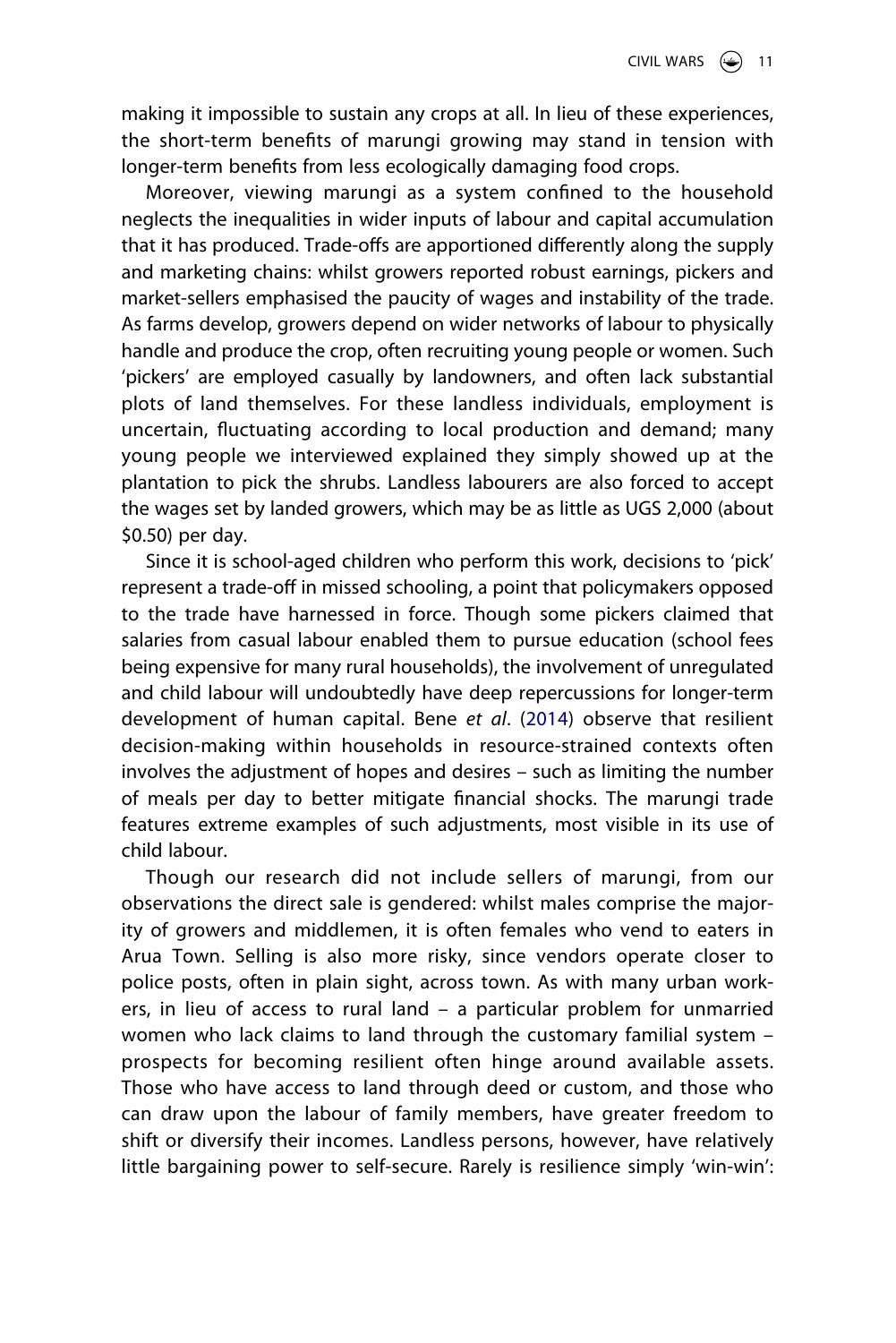12  $\left(\frac{1}{2}\right)$  E. STORER ET AL.

as argued above, for a fuller, more accurate concept, it is essential to engage with the uneven distribution of costs and benefits within the trade.

# **Marungi Eating as Individual Coping**

During our fieldwork, local media in West Nile often villainised young male marungi eaters as 'idlers'. Similarly, experts have equated drugs with narcotic powers are presented as risk factors in models of resilience. Yet our research found that consumption of the drug was often tied to individual strategies of coping and collective belonging. In what follows, we outline three major resilience connections that 'eaters' of marungi presented or could be observed from the sociality of consuming the crop: promoting productivity, social group formation and psycho-social coping.

#### *Promoting Productivity*

In contrast to popular stereotypes of idleness, we found that marungi was often used to ensure productivity in work. Across East Africa, due to its stimulant properties *khat* was first associated with an urban class of eaters who used it to sustain long-distance travel or manual labour. In Arua, many marungi eaters explained that they in fact chewed in order to sustain productivity. One young male bus driver, who was routinely required to make the 10-hour Kampala-Arua journey, explained that marungi enabled him to stay awake along the route. As another eater of 17 years explained, 'In our line of duty [marungi] safeguards against accidents, [it] keeps you alert'. Other respondents reported that they had begun eating whilst working in sugar factories in Southern Uganda, since it allowed them to perform longer shifts, maximising their income. Rather than engendering 'indiscipline',marungi was considered a means of meeting the strenuous demands of manual work for men whose income depended upon their bodily labour.

The necessity of using marungi resonated with the types of work available for young men in West Nile. Marungi eaters reported that chewing enabled them to manage the strains of the unpredictable, often unregulated types of work that analysts have identified as viable options in post-war development. As one male trader attested:

*magendo* (cross-border trade) and marungi are synonymous . . . We bought commodities from Aru and Ariwara towns [in DRC] at export price and sneaked them into Arua through footpaths. Many times, the Suda [government soldiers] in Zaire [now DRC] confronted us. They were ruthless and real cheats. They only spoke the language of confiscation, bribery and vandalism. To overcome them,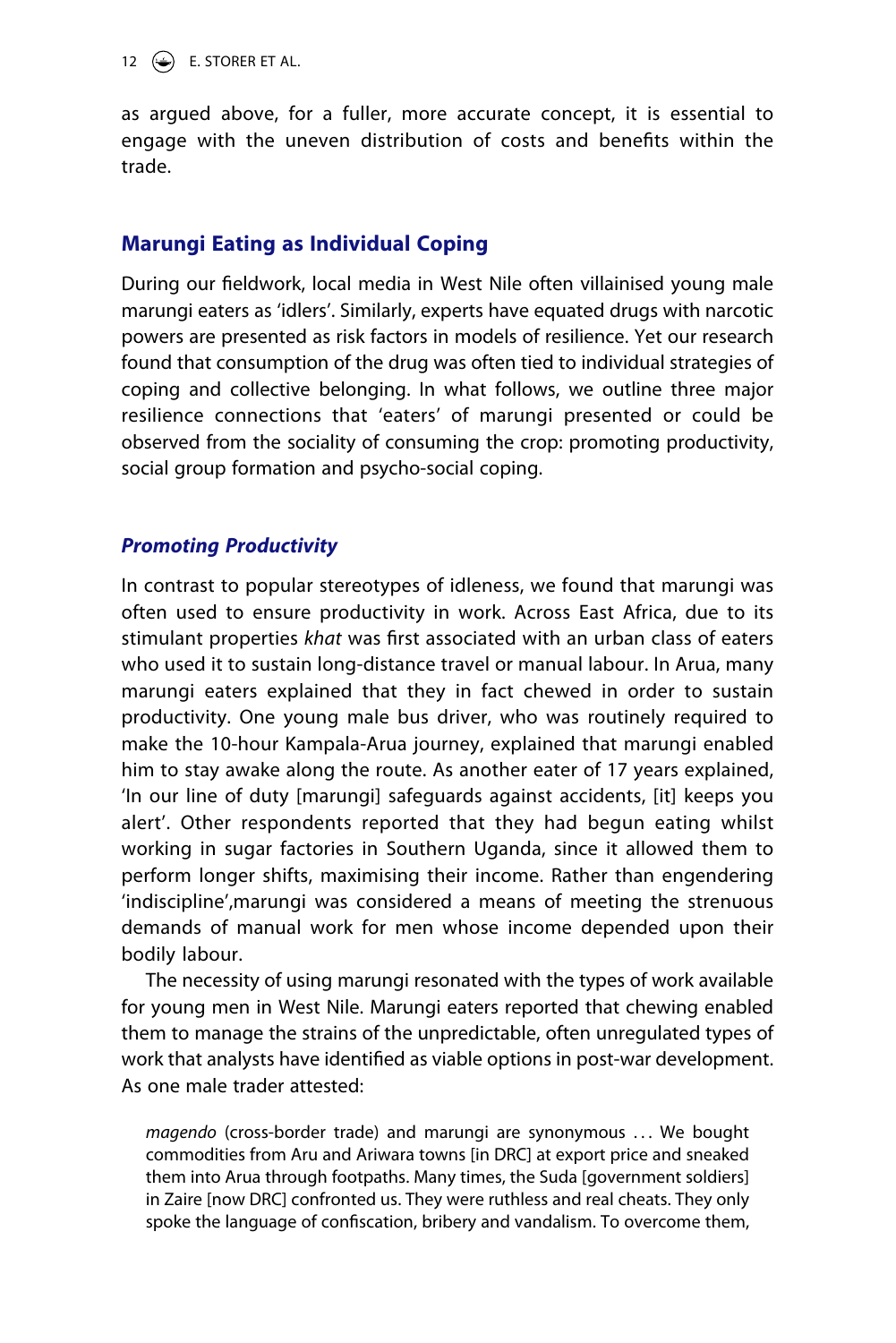we took to all sorts of substances to be able to withstand the long cold nights and their wrath. Many times, we fought them off, thanks to the enormous [bodily] energy we got from consuming marungi and other substances.

Here, marungi allowed this respondent to manage the inherent risks of informal or illicit trade. Indeed, this respondent opted for marungi as a calculated *softer* option to other drugs, to which he had similarly been exposed in the cross-border trade.

## *Social Group Formation*

<span id="page-13-0"></span>Secondly, as elsewhere in Uganda, in West Nile marungi has today become associated with different types of eating,, namely among young men who congregate around town and trading centres. Whilst eaters are usually between 23–35 years old, lately teenagers have reportedly begun to consume the drug too (Daily Monitor [2011\)](#page-23-15). That marungi is often consumed alongside alcohol, and that groups often congregate in town, has led to the estimation of marungi as a leisure activity. Beckerleg concludes that marungi consumption in Uganda represents a 'growing national hedonism that embraces listening and dancing to loud popular music, drinking in bars, watching English league soccer, and engaging in sex with multiple partners' ([2010](#page-23-14), p. 3). We found there was often a blurred distinction between consumption for leisure and work. Many eaters who linked consumption of marungi and alcohol to aspects of this 'hedonism' still claimed links between marungi and labour performance, explaining that marungi provided 'energy' for farming, *boda-boda* riding and (more infrequently) construction work.

In other cases, marungi eating was explained through frustration at a lack of employment. Young men in Arua and Maracha, who have grown up against the backdrop of post-conflict reconstruction, expressed frustration that jobs had not materialised. One man in his thirties explained his path to marungi eating followed the loss of his educational papers during the war, which limited his future options. Out of frustration, he took to eating to comfort the pain of his diminished horizons: 'I have never made it in life and I don't see any further hope at this age of mine'. For another Aruan who sought and failed to gain political office, marungi eating served to assuage his worries of unemployment, after his electoral loss: 'The community rejected me. That was the last time I lived an orderly life . . . marungi became my pastime, my friend, and family that I can confide in to solve or postpone my troubles. It has worked wonders; had it not been for marungi, I would have died due to endless worries'. Others explained that they resorted to chewing marungi because they were simply 'bored' as a result of limited opportunities for formal employment. In lieu of stable work, chewing marungi simply made life 'bearable'.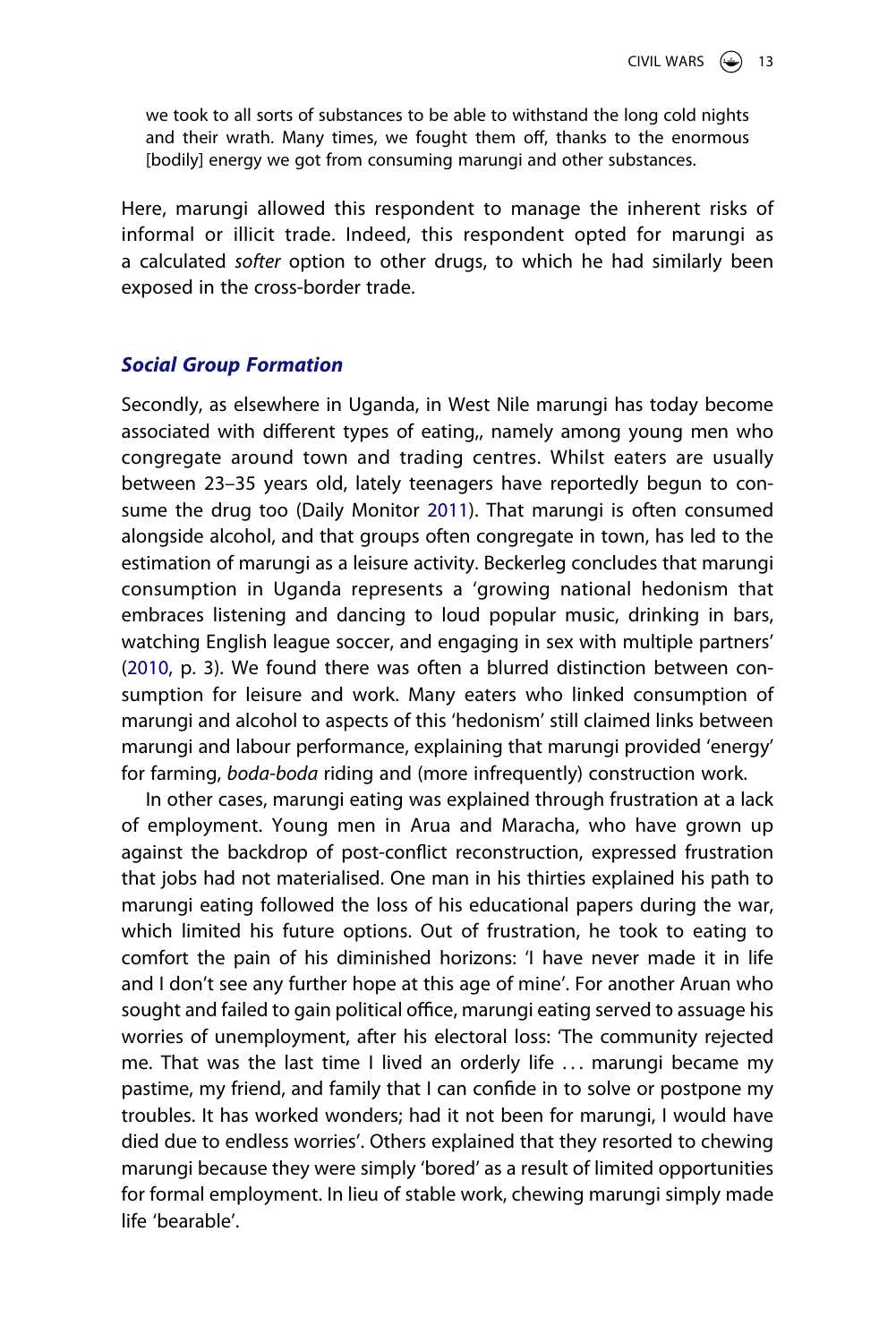14  $\left(\bigoplus$  E. STORER ET AL.

If marungi eating was often entangled with economic inequalities, our interlocutors also linked its consumption to social exclusion. By their own admission, through eating marungi young men were able to form new social connections. In some cases, groups took names that foregrounded consumption, such as 'gomba boys' and 'fire eaters'. Many were introduced to the drug through peers at work or in their home locality. One 29-year old male grower and eater confirmed, 'It's now seven years since I joined the crew as a result of peer influence. My associates routinely planted and ate it with lots of pleasure'. Clues as to its social function are evident in the nicknames many eaters use to describe it, such as *iribi* (greens/vegetables) or *osubi* (cowpeas, a staple dish).

Mirroring the sharing of food that affirms ties between households, eating marungi as a collective connected these young men who were otherwise disenfranchised from social norms. Interestingly, these collectives often based their membership on inverting dominant social expectations of propriety and respectability. Collectives often claimed 'immoral' spaces, including video halls, trading centres, bushes or backstreets, not frequented by 'respectable' people. One group in Mvara, a small trading centre on the outskirts of Arua Town, took the name 'Above the Law'. For the wider Mvara community, the name stigmatised the group and linked its members to crime, but for the group itself, the name signalled a mode of belonging and behaviour that surpassed mainstream rules. Evading pressures of being responsible men in Lugbara society, these groups formed their own alternative ways of being. Despite their non-conformity, however, these groups do not necessarily engage in criminal behaviour feared by the community. Of similar collectives in Yumbe, Booth observed that the creation of subversive habits allowed young men to maintain peace through the taming – rather than the enactment – of violent impulses [\(2017,](#page-23-16) p. 151). Hansen [\(2010\)](#page-24-13) found similar tendencies in Somalia, where younger generations used *khat* to forget their experiences of war.

# <span id="page-14-0"></span>*Psycho-social Coping*

Thirdly, others claimed that marungi eating aided psycho-social coping, medicating the harsh realities of those in a post-conflict setting One young man explained that eating marungi allowed him to cope with the traumatic loss of his parents to AIDS. His testimony relays the circumstances of their deaths:

I lost both siblings at a tender age. I have managed to live this long courtesy of the Aids Information Centre [local NGO offering treatment and support to persons with HIV] and partly of marungi. With marungi, I have driven away constant sickness and bad memories as both my parents and siblings died in my hands, and in a bad way. They exhibited unbearable pain and horrible symptoms with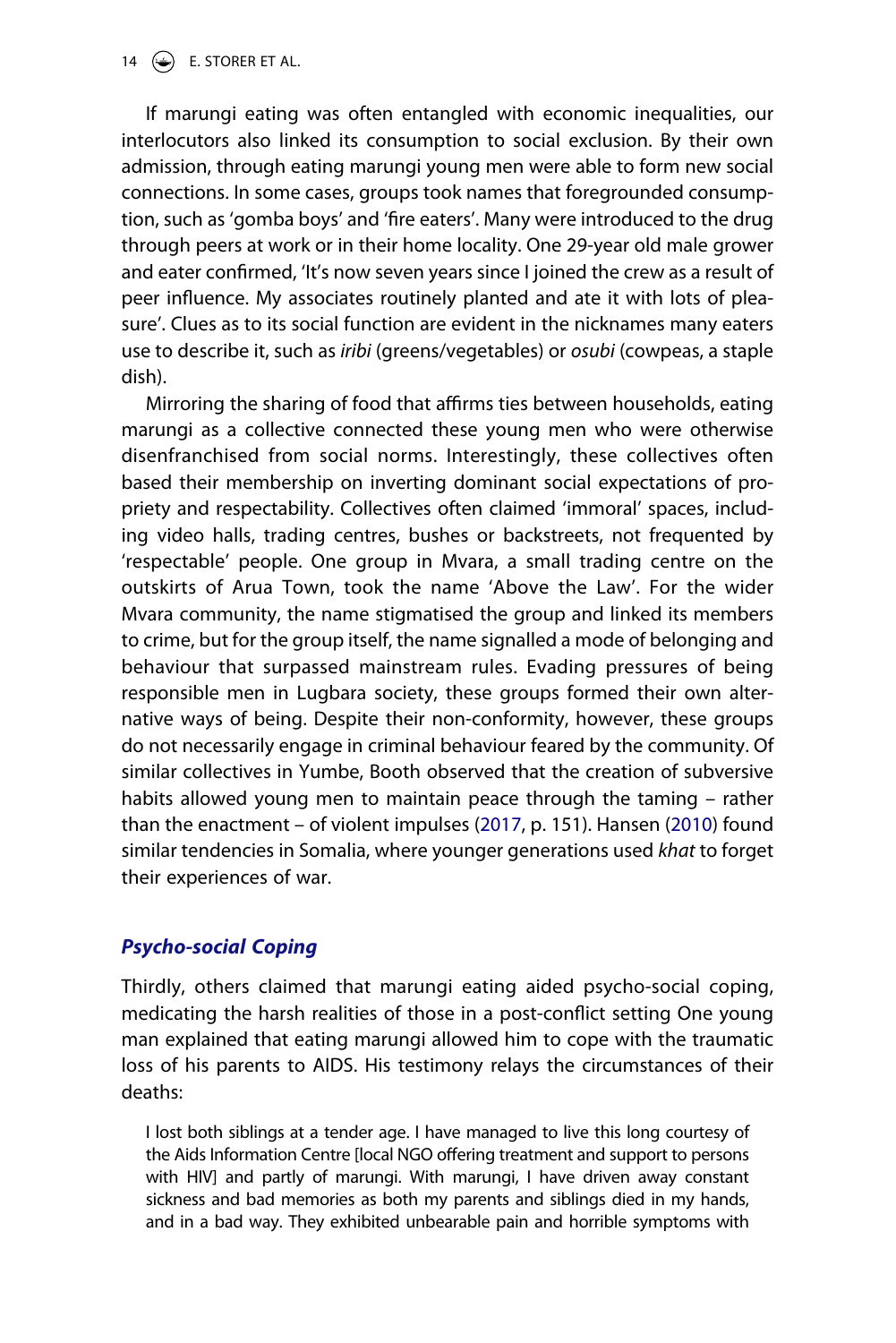blood oozing from their body outlets, others having no control over their bowels, others rotting while alive, [suffering] boils on their bodies. When I imagine I may die the same way, marungi plays the trick [for me to forget about it all].

Another respondent explained that eating helped him to forget the trauma he experienced as part of a group of civilians ambushed by the Lord's Resistance Army (LRA) rebels on a bus to Kampala: 'Since I could not comprehend the loss of my family, and could not easily access and afford substances like Bhangi [marijuana], I settled for marungi, now for the last 27 years'. In such cases, marungi facilitated a forgetting of the past, in order to subsist in the present.

<span id="page-15-0"></span>Other eaters acknowledged that eating marungi simply offered them 'some happiness'. Marungi eating here represented a form of selfmedication, reflecting the multiple, often dissimilar, ways in which eaters in West Nile have sought the drug amid the inadequacy or absence of institutional psychosocial support. For example, van Reisen *et al*. [\(2019](#page-25-10)) have found that psychosocial support and trauma counselling significantly increase socio-economic resilience – yet West Nile has only one reliable mental health facility, at Arua Regional Referral Hospital, to serve nearly 3 million people and 500,000 households. Other respondents explained that marungi represented a substitute for clinical drugs, for conditions including pain relief or worm expulsion. In this sense, marungi eating was often substituted for absent mental or physical health infrastructures.

Overall, it seems that marungi was often used tactically by eaters: to cope with demands of labour, or worries of unemployment; to manage memories of war; or to form connections with other young men. For different reasons, marungi was entangled in alternative visions of resilience among consumers.

#### **Contesting Resilience: Moral Action against Marungi**

As this paper has suggested, perceptions of marungi differ between insiders and outsiders of the trade. Thus, to engage with marungi is to engage with how resilience prospects are negotiated not just according to available inputs and networks, but against a fluctuating backdrop of everyday social politics. In what follows, we extend the discussion of the processual nature of resilience, and Harris et al.'s insistence on analysis that includes the 'iterative engagement with diverse actors, interests across time and governance scales' ([2017](#page-24-2), p.2). In particular, we explore how resilience is inflected by debates from wider legal, moral and religious spheres: individuals and households do not become robust in isolation.

Since the early 2000s, a vociferous anti-narcotic sentiment that has spread across Uganda. Political, religious and public health actors have used the national press, as well as local pulpits and other media, to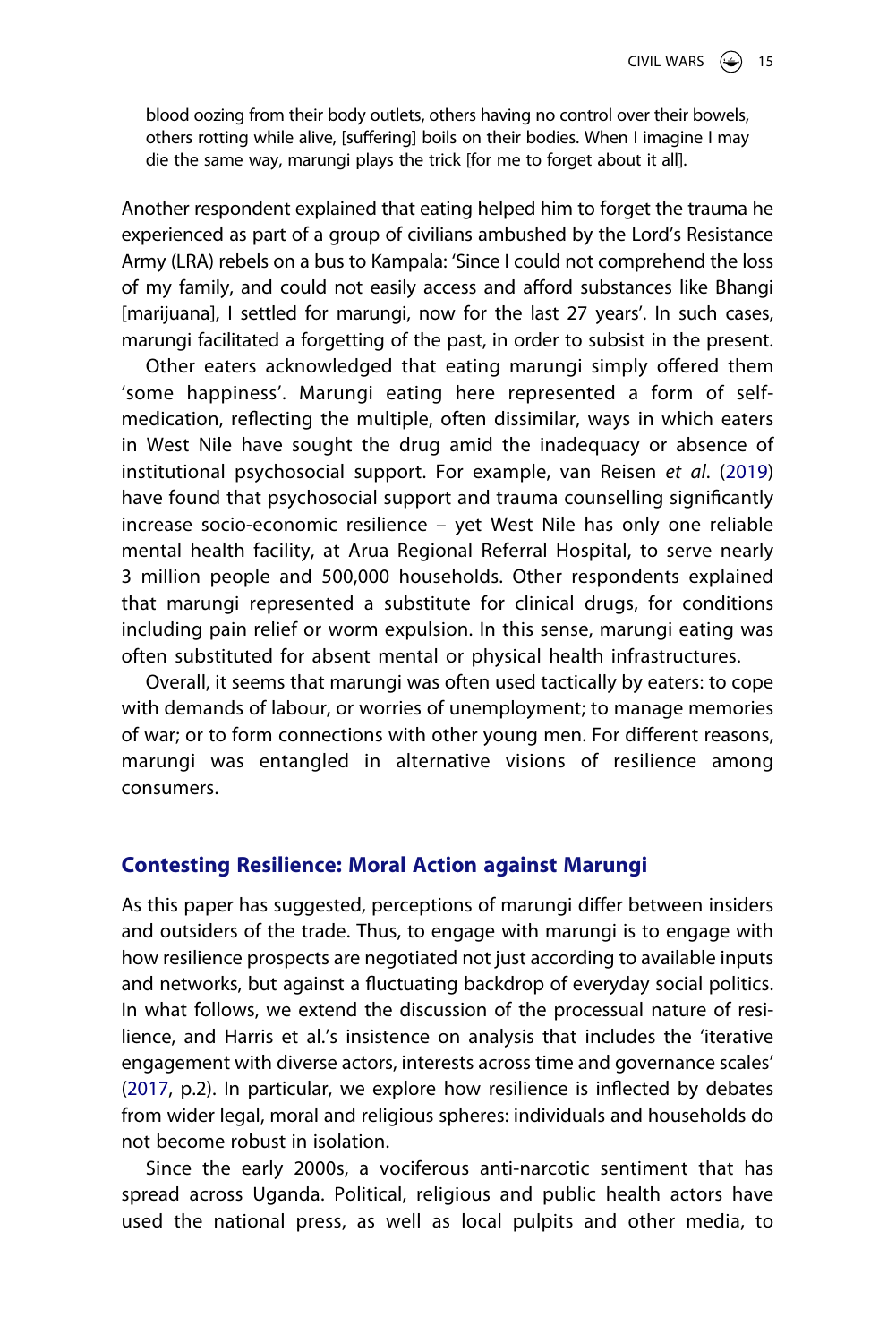16  $\bigodot$  E. STORER ET AL.

present marungi as a 'scapegoat' for social, developmental and health problems across the country (Beckerleg [2006\)](#page-22-2). Eating (and, by extension, growing and selling) has increasingly become a practice onto which any negative socio-economic problem can be blamed. Public allegations of marungi's nefarious effects are both numerous and often contradictory. Whilst some commentators label *khat* as a stimulant that triggers violent crime, other critics decry its sedative effects, and the 'idleness' it induces. Marungi consumption has been blamed for family breakdowns, as well as a suite of mental and physical disorders: one Aruan clinical officer, confidently claimed that '[i]t has made many families separate or divorce . . . it has health hazards including reducing libido; wearing of teeth, anaesthetic dysfunction and mental disarray'.<sup>4</sup> Indicating its sway in the public imagination, in Arua, marungi has become a shorthand commonly extrapolated to refer to *any* form of drug use or reason for anti-social behaviour.

<span id="page-16-0"></span>At national and district levels, that government officials find condemning marungi attractive is unsurprising. Labelling marungi as a root cause of unemployment or crime provides a convenient alibi both for the failures of state-led health and public safety reforms, and for the failure of NRM policies to provide employment at Uganda's periphery (the very claims put forward by many marungi eaters). Allen ([2015](#page-22-3)) has recently observed similar trends regarding witchcraft accusations in Northern Uganda, whereby political elites participate in witch-finding as a symbolic gesture towards protecting the public. Both criminalising marungi and hunting accused witches can be conceived as a form of what Allen terms 'moral populism': demonstrating protection for communities at low cost whilst avoiding substantive reforms in employment or health provision.

Until 2014, though many Ugandans associated marungi with anti-social behaviour, it was not outlawed. Sometimes authorities often treated marungi as if it were, on occasion arresting traders and eaters under alternative charges, including being 'idle and disorderly', a charge stemming from a dated, (though operational), colonial law which criminalises acts of 'public nuisance' (Beckerleg [2010](#page-23-14), Penal Code Act, CAP. 120, 2797). Police mounted occasional raids on plantations in some districts (Uganda Police [2010\)](#page-25-11). Some Districts devised laws, including Arua District, where a 2011 ordinance outlawed the sale and chewing of marungi, practices punishable by fines or community work.

<span id="page-16-1"></span>In part because of its growing social stigma, the legal status of the drug changed with the *Narcotic Drugs and Psychotropic Substances (Control) Act 2014*. First aired in parliament in 2009, this Bill included cathinone, the main contributor to *khat*'s stimulant effect, within a schedule of prohibited psychotropic substances. Whilst the Act primarily targeted harder drugs, it also criminalised the production, transportation and sale of *khat* plants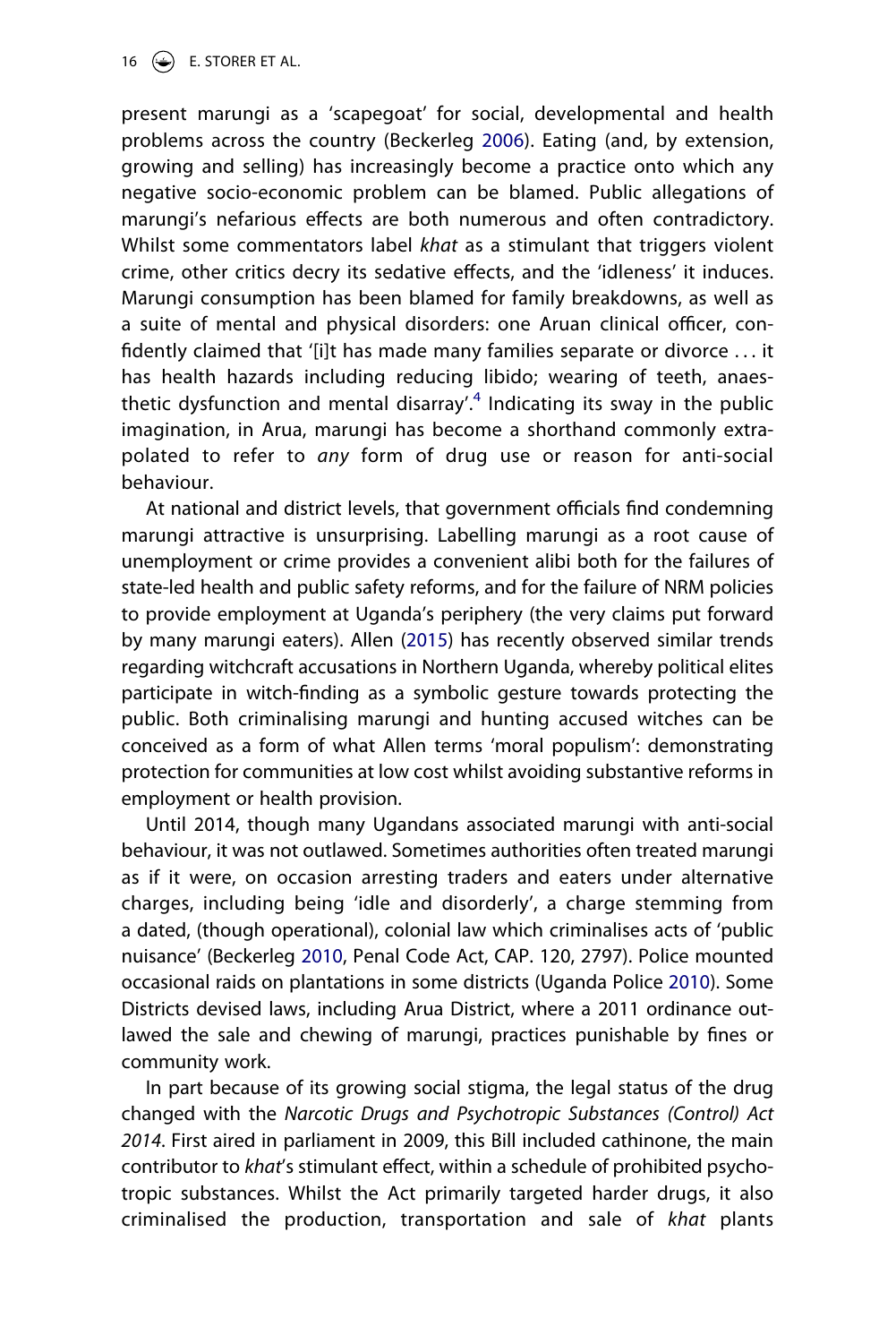<span id="page-17-0"></span>(Kabumba *et al*. [2016\)](#page-24-14). According to the Bill, persons convicted of possession of narcotic drugs or psychotropic substances are liable to a fine of UGS 10 m  $(52,700)$  or imprisonment.<sup>5</sup>

Despite these heavy penalties, marungi production and use have continued to increase in West Nile. During our research, marungi's recent criminalisation existed as a lingering presence that had the potential, but not the guarantee, to affect growers' prosperity. In part this was because of the reluctance – or the ability – of local government actors to enforce the new law. Village councillors and sub-chiefs in marungi heartlands are often known locally to tacitly support growers. Given the widespread nature of marungi production among their constituents, several officials explained it is difficult to oppose marungi. One sub-chief of a sub-county reliant on marungi growing seemed vexed by the prospect of a full ban on marungi production: 'Almost everyone in the sub-county will be arrested!' he exclaimed. 'I am sensing danger. When that law is implemented, about how it will affect my people – school fees will not be paid'. In this sub-county, outlawing marungi – not consuming it – was expected to cause social disorder. One Parish Chief explained furthermore that some councillors were themselves growers. Whilst remote political elites rallied towards a ban against marungi eating, rural alliances formed between officials and their constituents.

<span id="page-17-1"></span>With enforcement of the 2014 law variable at best, other public authorities have taken it on themselves to continue leading the anti-marungi charge. As is long-established in Lugbara society, clans and religious actors hold significant sway in enforcing moral governance, and often act in opposition to local government actors. District elders' associations collectively and clan elders individually have mounted criticism of growing and eating, decrying marungi as the root cause of an 'undisciplined' youth. Elders have also linked marungi consumption to 'madness', a form of affliction usually associated with spiritpossessed women, who lack the responsibility vested in men (Middleton [1960\)](#page-25-12). Some elders have levied punishments of fining or caning inin clan bylaws. Other elders have sent disobedient sons to the police, with custody effectively serving as a rehab facility to be weaned off the drug. Other times, resilience was negotiated (and disrupted) amid fraught family politics: one young farmer in Maracha reported that his family members had uprooted his crop, following instructions from elders that its growth reflected poorly on the moral image of the family.

Whilst clan elders differed in their levels of response, religious groups more consistently took direct action against growers. Charismatic Christian groups, which have thrived in West Nile since the return from war, have taken a firm stance against modern sins including alcohol and drug abuse. To become a 'saved' member of such a congregation, one must renounce all such activities, including marungi growing and eating. As a son of one recent convert explained: 'My mother also used to sell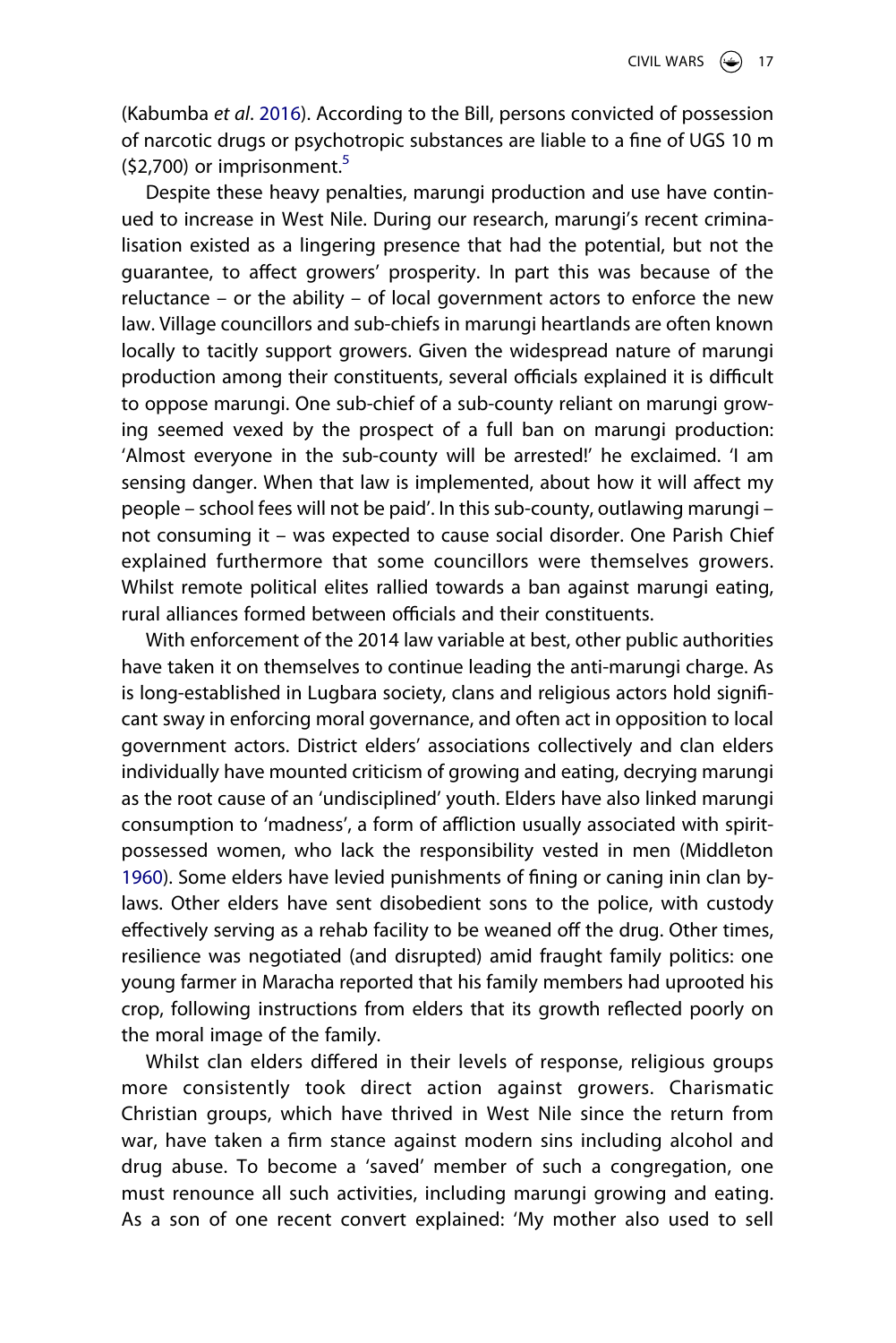marungi, but recently she was saved in the nearby Ociba Pentecostal church. Since it is nearby, the church members made her uproot her marungi – because the Pentecostal churches take a negative approach to growing it  $-$  it is a sin'.

Moral boundaries were negotiable, however, as the convert's son continued in the trade: 'I still support my mother through the money that I get through the marungi trade; that doesn't seem to be a problem for her'. Similarly, whilst some pastors decry the 'dirty money' obtained from marungi, one Maracha priest explained, '[i]f you say we [the Christians] are bad because we grow marungi, why should they give their money as offertory?'. Being reliant on financial support from their members, pastors rarely challenged the economic base of their congregants directly. The fates of growers are thus entangled with new Christian moral discourses, and competition between new and established churches to prove the moral probity of their missions through targeting local 'threats'. This form of action takes shape against national laws, but acquires a distinctly local flavour, dependent on shifting local activities of Christians and elders.

As Harris *et al*. [\(2017\)](#page-24-2) note, diverse actors and interests bring an inherent complexity to resilience processes. Analysis that abstracts scalar units such as the household thus prevents a focus on the very real frictions within communities, and between local and national priorities. Quests for prosperity through growing marungi present one among many visions for resilience in Arua. Often, economic activities that produced profit for growers generated tension with other social, moral or religious ideas.

# **Discussion: Realities of Resilience**

Couched within contemporary divisions of 'positive' and 'negative' forms of resilience that policymakers and analysts espouse, marungi provides an unlikely site upon which to debate the concept. Yet our sustained engagement revealed the extent of the marungi trade in bolstering the financial capacity of many Ugandan households in the decades following war, primarily by enabling them to withstand future shocks. Indeed, notions of coping, withstanding shocks and becoming 'robust' – terms found in innumerable resilience policy documents – were used by many growers, traders and eaters in West Nile to describe their efforts to make profits or to cope with strenuous, unregulated work. Our first contribution is thus to assert the need for a less morally categorical approach to resilience, moving away from a framework that unduly deems resources as illegal or harmful. Our findings join the conclusions of scholars elsewhere, who have argued for a consideration of the economic functions of *khat* in Ethiopia and rural Kenya (Gebissa [2008\)](#page-24-1).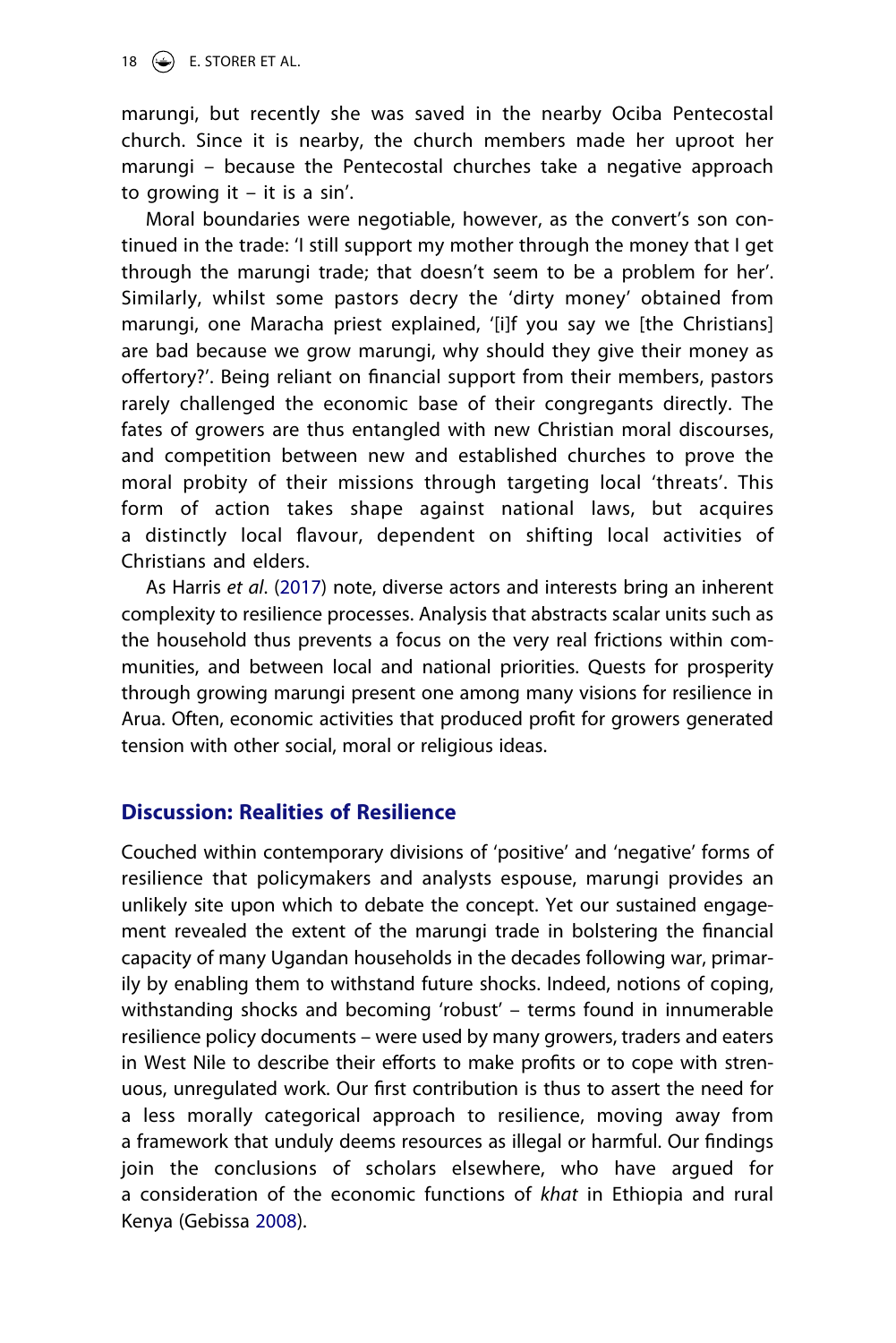Engaging economies on-the ground yields three key insights for the wider study of the realities of resilience. First, we have shown that farmers make many decisions based on certainty and proximate connections. Decisions to grow marungi were often premised on a calculated comparison to other agricultural crops (which today yield less and less income) or cash crops, whose sale was often uncertain. The decline of tobacco growing, resulting from changing standards dictated by international markets, was intimately connected to the marungi boom. Resilience is thus tied to both the intimacies and responsiveness of local economies. In a similar way, social resilience among eaters was built by participating in habits of consumption not with distant relations, but with peer groups nearby. In both cases, decision-making and/or social protections were anchored in localised certainties; remote markets, middlemen and services are regarded as increasingly uncertain.

We do not intend to romanticise the rewards of marungi. Our analysis has shown that the ability of people to profit from changing local economies depends greatly on pre-existing *endowments*. Whilst landed growers or organised family groups can tailor their crop growth to local market demands, landless labourers and women exist as a second-class tier of human capital to facilitate the sale of the crop. Succinctly put, deep inequities lie along the marungi supply chain. Whilst many scholars have argued that resilience is not a zero-sum, win-win game (Bene *et al*. [2014](#page-23-2)), it is clear from our analysis that risks and benefits are not evenly distributed. In agricultural societies, access to land provides an important factor in facilitating or constraining decision making. Eating marungi was thus often a means for landless younger generations to cope with unregulated and demanding forms of labour. Though more research in this area is required, we contend that marungi has boomed in a space where the challenges of obtaining cash often necessitates difficult short-term decisions within households.

Third, and crucially, we have shown how resilience is not built in a vacuum, but exists as a *process* that involves continual negotiation between local connections, and may entail conflict between neighbouring groups. Marungi's status first as an immoral and now as an illegal agricultural product makes it a ready site to study social contestations around resilience, since there is an established (if arbitrarily enforced) basis for local actors to oppose the crop. Such opposition – uprooting crops, and contesting eating – represents different views of resilience and conflicting ideas of health and work held by key constituencies: in this case, traders, pastors, and proprietous elders. Mobilising resistance to marungi is indicative of how the law itself acts less as a definitive rule than as an instrument which actors use (or evade) to pursue their diverse visions of economic and moral survival.

Such contests between the law, cultural ideals and prosperity are by no means unique to marungi: similar negotiations exist too around profits gleaned through illegal cross-border trade. In this case too, when the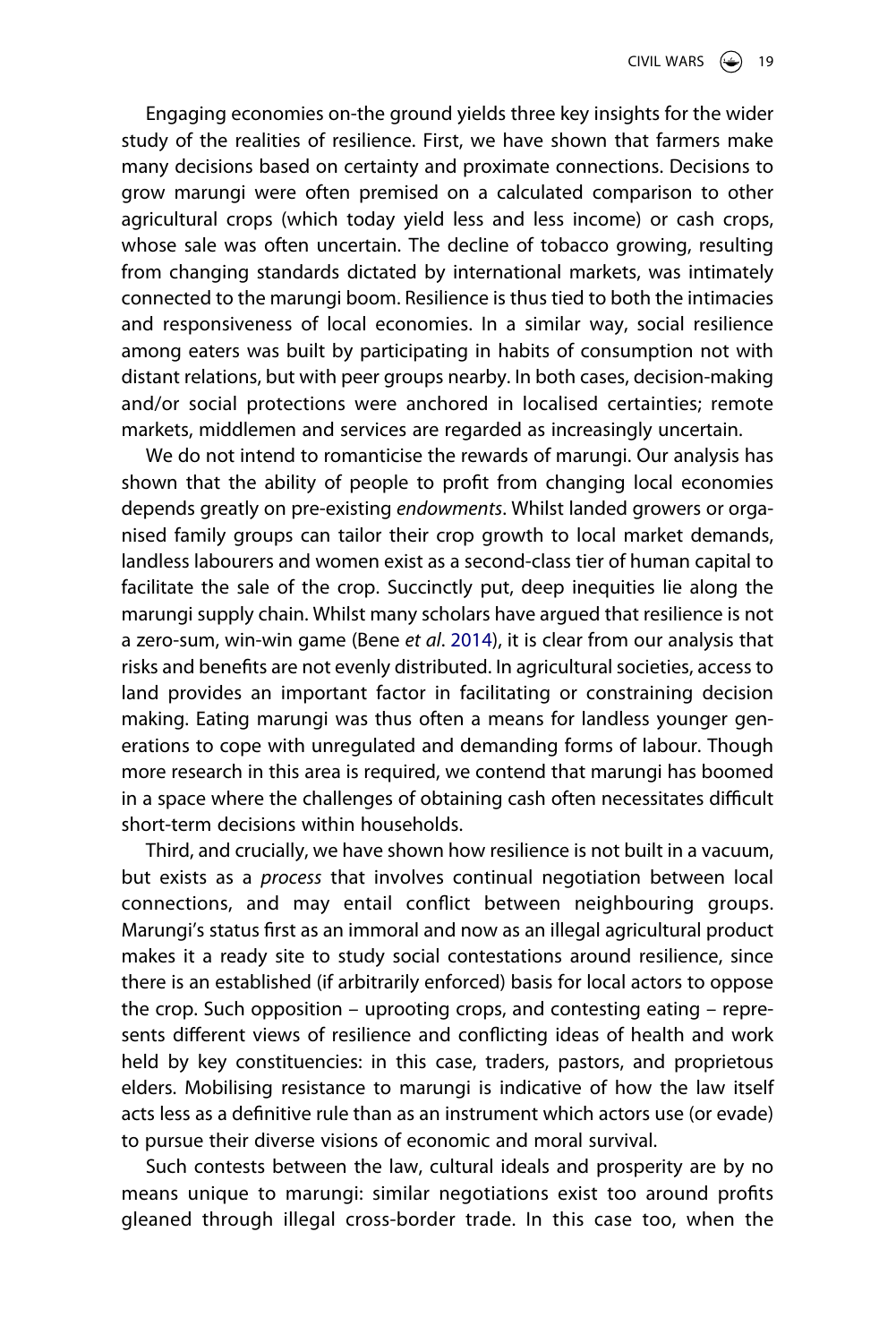individual wealth evades the law, individuals can also be subject to restrictions posed by local leaders. For example, given the secrecies surrounding individual prosperity, traders are often suspected or even accused of witchcraft by poorer relatives who are still dependent upon agriculture, relatives who have even evicted these traders and destroyed their goods. Economic 'levelling' logics that rally against individual prosperity are by no means limited to West Nile, and have been described as characteristic of many uneven rural geographies (Golooba-Mutebi [2005](#page-24-15), Niehaus [2005\)](#page-25-13). Where moral visions of personhood and prosperity act as strong regulators on conduct, ideas may be mobilised by social groups in opposition to perceived immorality of individual wealth accumulation.

<span id="page-20-0"></span>Traditionally, policymakers have tended to conceptualise resilience in discrete spheres: economic, institutional, or cultural. Yet the diverse tapestry of resistance to marungi demonstrates that such spheres are often held in direct tension with the struggles of households to prosper. More accurate to say is that in negotiating prosperity, households navigate and bargain with local moral visions, and entertain multiple viable options for accruing wealth. As they do so, individual quests to become resilient may, and often do, fall into conflict with communal values. For resilience to be meaningfully understood, then, we urge a greater engagement with the complexity of the social fabric that mediates economic and cultural processes. It is important to regard these struggles not just as categories of cultural resilience or capital, but as social norms which continually evolve, and which can actively constrain individual prosperity.

Thus, whilst marungi provides a provocative example to reconsider the nature of resilience, it also exemplifies the trade-offs and tensions inherent to any setting where resilience interfaces with inequalities. We urge a consideration for localities as multi-vocal sites where options for resilience move alongside soils, networks, morals and the enforcement of laws. This complex matrix of shifting processes, we argue, should be the starting point, rather than the afterthought, of resilience thinking.

# **Concluding Remarks**

Whilst recent years have seen excessive emphasis on resilience in development projects, agricultural diversification or psycho-social support, these options may not be forthcoming for many rural populations. Idealised portraits of agricultural societies continue to pervade external thinking, to the detriment of truly seeing the complex realities of lives that increasingly depend on accessing cash resources.

Following our exploration of the marungi trade, we urge the necessity of grappling with the qualities that may be found in activities considered 'negative' forms of resilience. For participants in the trade, we found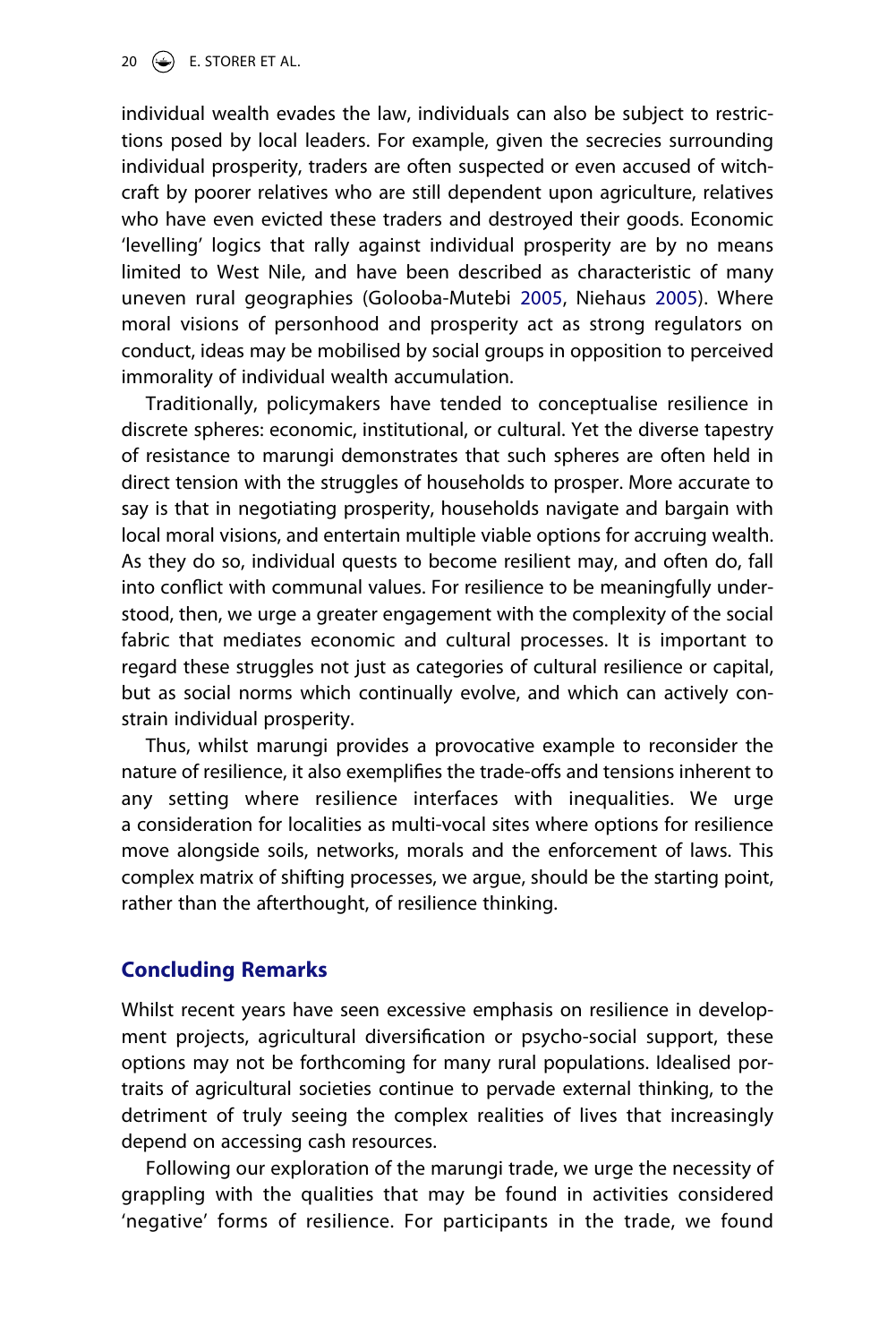ample evidence for forms of economic and psycho-social resilience tied to individual and household autonomy. Growers and eaters alike lauded marungi for enabling them to withstand shocks and uncertainties associated with climate change, land shortages and fluctuating distribution networks.

Yet, inequities pervade the production of marungi. Indeed, future work must consider the structural securities that engender a transition to more sustainable, and certain, forms of economic development. Whilst engaging with trades in illicit substances may be unpalatable, only by considering these processes will external actors be able to understand the class cleavages and social stratification that produce an uneven distribution of vulnerabilities.

Ultimately, the marungi trade has flourished in Uganda's state peripheries not in spite of but because of wider legacies of underdevelopment. Recovering from war involved not simply reconstructing society as it existed before (were such a thing possible), but adapting to new demands for consumption in the shadow of increasing ecological uncertainty. Marungi growing has boomed since the crop can be consumed locally, where young men lament both its demands and the absence of formal labour. For any analysis of resilience to be meaningful, it is thus necessary not to make a virtue out of necessity, and shifting blame for state failure to improve wellbeing onto people who struggle daily to make ends meet.

# **Notes**

- <span id="page-21-6"></span><span id="page-21-0"></span>1. These harmful effects are contested internationally, for example, the WHO notes the livelihood functions of Khat (WHO [2008](#page-26-3)).
- <span id="page-21-1"></span>2. Given the changing legal context, locations and the names of growers, traders and eaters, have been anonymised.
- <span id="page-21-2"></span>3. Whilst we did not trace the local genealogy of resilience discourses, given the ubiquity of resilience frameworks for delivering development, it is possible this language had been adopted from NGO trainings or government 'sensitisations' on agricultural development.
- <span id="page-21-3"></span>4. This condemnation is particularly surprising given the limited political action to legislate against alcohol or 'harder' drugs. Though the harmful effects of these drugs are scientifically proven, their condemnation was less prominent throughout the research.
- <span id="page-21-5"></span><span id="page-21-4"></span>5. Anti-marungi legislation has been resisted by Ugandan growers. For example, in January 2017, members of the Wakiso District, Miraa Growers and Dealers Association filed a motion to de-list *khat* from the schedule of narcotic drugs in the Constitutional Court (The Observer [2017](#page-25-14)). Petitioners argued that marungi should instead be named as a cash crop, vegetable, or herbal treatment, and that it was an important basis for livelihoods, comparable to cotton, tea and coffee. The language of resilience was used to contest criminalisation.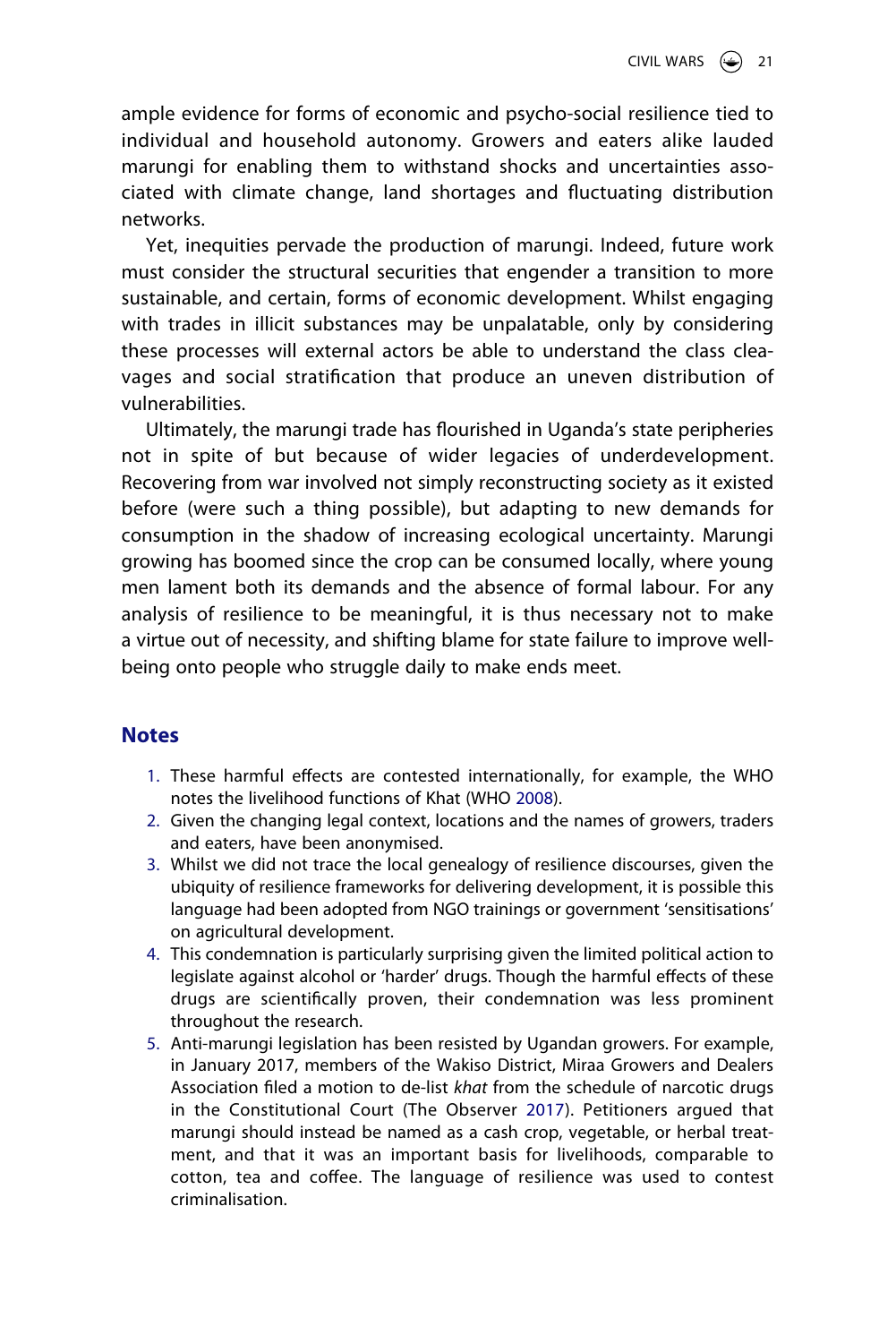22  $\left(\bigcirc\right)$  E. STORER ET AL.

# **Acknowledgments**

Thanks go to all collaborators within West Nile, and to the anonymous reviewers and editors for their helpful engagement with the manuscript. Funding for this research was provided by Rockefeller Resilience Grant, administered through the Centre for Public Authority (CPAID), at LSE. Additional funding for Elizabeth's research and writing was provided through an ESRC PhD Studentship (2015–2020) and later via the AHRC-DfID Collaborative Humanitarian Protection Research Programme, 'Safety of Strangers: Understanding the Realities of Humanitarian Protection) (2019–2021) (AH/ T007524). Ethical approval was granted from LSE and UNCST (SS 4046).

## **Disclosure statement**

No potential conflict of interest was reported by the author(s).

# **Funding**

This work was supported by the British Academy.

# **Notes on contributors**

*Elizabeth Storer is a medical geographer based at the Firoz Lalji Institute for Africa, LSE. Her research focuses on public health and well-being in Uganda and other contexts.*

*Innocent Anguyo* is a journalist, consultant and researcher based in Kampala and Arua. He was worked on projects for LSE and the UN International Organisation for Migration. His interests include politics, livelihoods and migration in Uganda.

*Anthony Odda* is an independent researcher based in Arua, West Nile. His research interests focus on young men's empowerment and resilience in Uganda. He has worked on a variety of government development and NGO-led projects.

# **ORCID**

Elizabeth Storer **b** http://orcid.org/0000-0002-2892-4323

# **References**

- <span id="page-22-3"></span>Allen, T., [2015.](#page-16-0) Vigilantes, witches and vampires: how moral populism shapes social accountability in Northern Uganda. *International Journal on Minority and Group Rights* [online], 22 (3), 360–386. doi:[10.1163/15718115-02203004.](https://doi.org/10.1163/15718115-02203004)
- <span id="page-22-1"></span>Baines, E. and Gauvin, L.R., [2014](#page-4-0). Motherhood and social repair after war and displacement in Northern Uganda. *Journal of Refugee Studies*, 27 (2), 282–300. doi:[10.1093/](https://doi.org/10.1093/jrs/feu001) [jrs/feu001.](https://doi.org/10.1093/jrs/feu001)
- <span id="page-22-2"></span>Beckerleg, S., [2006](#page-9-0). What harm? Kenyan and Ugandan perspectives on khat. *African Affairs*, 105 (419), 219–241. doi:[10.1093/afraf/adi105.](https://doi.org/10.1093/afraf/adi105)
- <span id="page-22-0"></span>Beckerleg, S., [2009.](#page-2-0) Khat chewing as a new Ugandan leisure activity. *Journal of Eastern African Studies* [online], 3 (1), 42–54. doi:[10.1080/17531050802682713.](https://doi.org/10.1080/17531050802682713)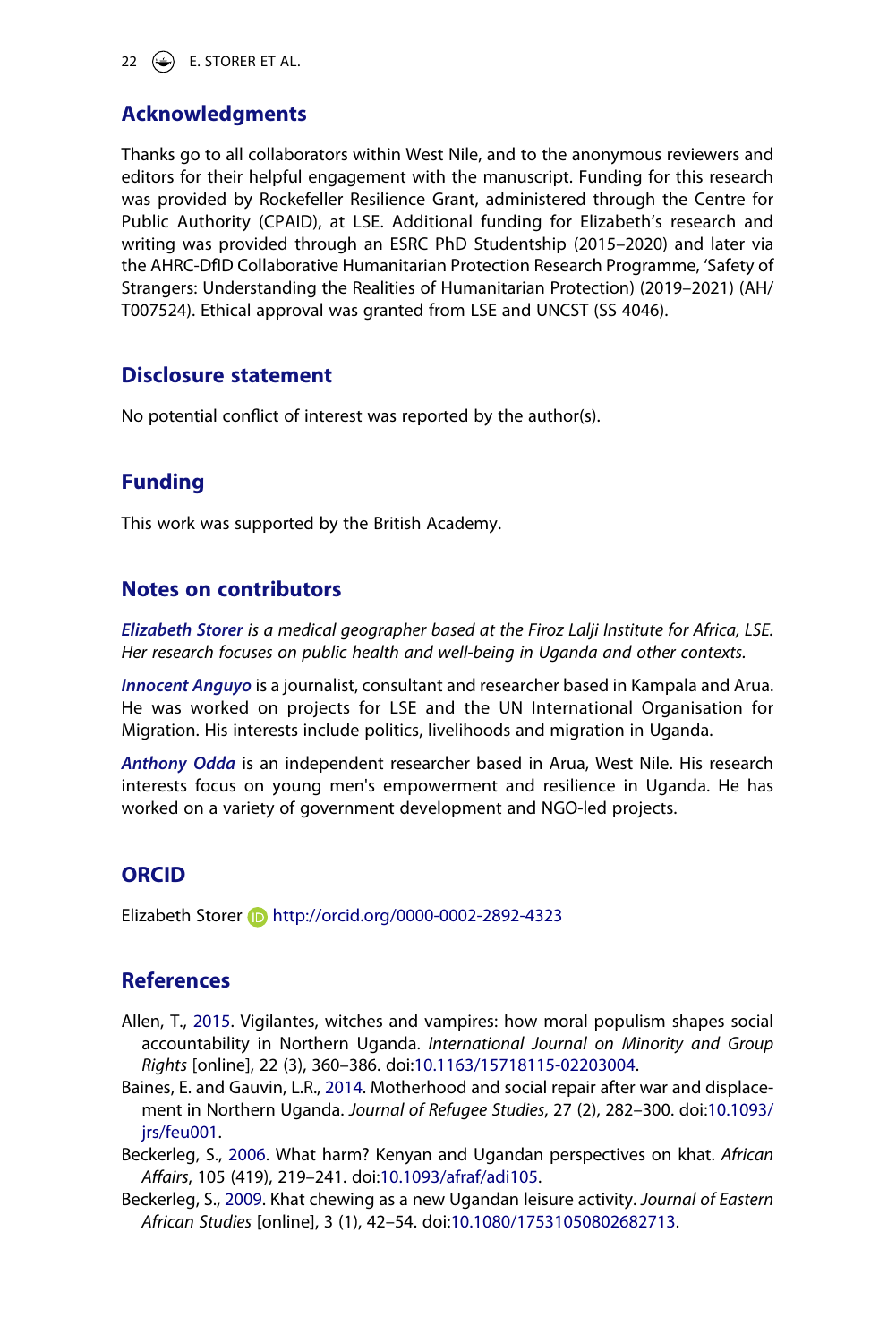- <span id="page-23-14"></span>Beckerleg, S., [2010.](#page-8-0) Ugandan Khat production spreads. *In*: S. Beckerleg, ed. *Ethnic identity and development: Khat and Social change in Africa*. New York: Palgrave Macmillan, 49–69.
- <span id="page-23-2"></span>Bene, C., *et al*. [2014](#page-2-1). Review article: resilience, poverty and development. *Journal of International Development*, 26 (5), 598–623. doi:[10.1002/jid.2992.](https://doi.org/10.1002/jid.2992)
- <span id="page-23-7"></span>Betancourt, T.S. and Khan, K.T., [2008.](#page-4-1) The mental health of children affected by armed conflict: protective processes and pathways to resilience. *International Review of Psychiatry*, 20 (3), 317–328. doi:[10.1080/09540260802090363.](https://doi.org/10.1080/09540260802090363)
- <span id="page-23-3"></span>Biermann, M., *et al*. [2015](#page-3-0). Approaching a critical turn? A content analysis of the politics of resilience in key bodies of resilience literature. *Resilience: International Policies, Practices and Discourses*, 4 (2), 59–78. doi:[10.1080/21693293.2015.1094170.](https://doi.org/10.1080/21693293.2015.1094170)
- <span id="page-23-12"></span>Bogner, A. and Neubert, D., [2013.](#page-6-0) Negotiated peace, denied justice? The case of West Nile (Northern Uganda). *Africa Spectrum*, 48 (3), 55–84. doi:[10.1177/000203971304800303](https://doi.org/10.1177/000203971304800303).
- <span id="page-23-16"></span>Booth, J. ([2017](#page-14-0)). Conflict Legacies: Understanding youth's post-peace agreement practices in Yumbe, north Western Uganda, PhD Thesis, Department of Anthropology, Uppsala University PhD Thesis.
- <span id="page-23-1"></span>Both, J., [2017](#page-2-0). *Conflict legacies: Understanding youth's post–peace agreement practices in Yumbe, north-western Uganda*. Thesis (PhD). Leiden University.
- <span id="page-23-4"></span>Braimoh, A., *et al*., [2018.](#page-3-1) *Increasing agricultural resilience through better risk management in Zambia* [online]. Washington DC, The World Bank. Available from: [https://](https://openknowledge.worldbank.org/bitstream/handle/10986/29779/125784-WP-25-4-2018-9-34-36-ZambiaAgResilienceRiskMgtweb.pdf?sequence=1) [openknowledge.worldbank.org/bitstream/handle/10986/29779/125784-WP-25-](https://openknowledge.worldbank.org/bitstream/handle/10986/29779/125784-WP-25-4-2018-9-34-36-ZambiaAgResilienceRiskMgtweb.pdf?sequence=1) [4-2018-9-34-36-ZambiaAgResilienceRiskMgtweb.pdf?sequence=1](https://openknowledge.worldbank.org/bitstream/handle/10986/29779/125784-WP-25-4-2018-9-34-36-ZambiaAgResilienceRiskMgtweb.pdf?sequence=1) [Accessed 20 June 2020].
- <span id="page-23-10"></span>Cafer, A., Green, J., and Goreham, G., [2019.](#page-5-0) A community resilience framework for community development practitioners building equity and adaptive capacity. *Community Development*, 50 (2), 201–216. doi:[10.1080/15575330.2019.1575442](https://doi.org/10.1080/15575330.2019.1575442).
- <span id="page-23-8"></span>Cote, M. and Nightingale, A.J., [2012.](#page-4-2) Resilience thinking meets social theory: situating social change in socio-ecological systems (SES) research. *Progress in Human Geography*, 36 (4), 475–489. doi:[10.1177/0309132511425708.](https://doi.org/10.1177/0309132511425708)
- <span id="page-23-11"></span>Crisp, J., [1986](#page-6-1). Ugandan Refugees in Sudan and Zaire: the problem of repatriation. *African Affairs*, 85 (339), 163–180. doi:[10.1093/oxfordjournals.afraf.a097773.](https://doi.org/10.1093/oxfordjournals.afraf.a097773)
- <span id="page-23-15"></span>Daily Monitor, [2011](#page-13-0). *Mairungi: A banned drug flourishing in Arua* [online]. Kampala, Daily Monitor. Available from: [https://www.monitor.co.ug/artsculture/Reviews/](https://www.monitor.co.ug/artsculture/Reviews/Marungi%26#x2013;A-banned%26#x2014;drug-flourishing%26#x2013;in-Arua-/691232-3329374-76rqihz/index.html) [Marungi–A-banned—drug-flourishing–in-Arua-/691232-3329374-76rqihz/index.](https://www.monitor.co.ug/artsculture/Reviews/Marungi%26#x2013;A-banned%26#x2014;drug-flourishing%26#x2013;in-Arua-/691232-3329374-76rqihz/index.html) [html](https://www.monitor.co.ug/artsculture/Reviews/Marungi%26#x2013;A-banned%26#x2014;drug-flourishing%26#x2013;in-Arua-/691232-3329374-76rqihz/index.html) [Accessed 4 June 2020].
- <span id="page-23-5"></span>Dardonville, M., *et al*., [2020.](#page-3-1) Influence of diversity and intensification level on vulnerability, resilience and robustness of agricultural systems. *Agricultural Systems*, 184, 102913. doi:[10.1016/j.agsy.2020.102913.](https://doi.org/10.1016/j.agsy.2020.102913)
- <span id="page-23-6"></span>Daskon, C.D. [2010](#page-4-3). Cultural Resilience—The Roles of Cultural Traditions in Sustaining Rural Livelihoods: A Case Study from Rural Kandyan Villages in CentralSriLanka Sustainability 2. 4: 1080–1100. <https://doi.org/10.3390/su2041080> [Accessed 26th January 2022]
- <span id="page-23-9"></span>Duffield, M., [2012](#page-4-4). Challenging environments: danger, resilience and the aid industry. *Security Dialogue*, 43 (5), 475–492. doi:[10.1177/0967010612457975](https://doi.org/10.1177/0967010612457975).
- <span id="page-23-0"></span>El Rawas, R., Amaral, I.M., and Hofer, A., [2020.](#page-2-2) Social interaction reward: a resilience approach to overcome vulnerability to drugs of abuse. *European Neuropsychopharmacology: The Journal of the European College of Neuropsychopharmacology*, 37, 12–28. doi:[10.1016/j.euroneuro.2020.06.008](https://doi.org/10.1016/j.euroneuro.2020.06.008)
- <span id="page-23-13"></span>Fainstein, S., [2015.](#page-8-1) Resilience and Justice. *International Journal of Urban and Regional Research*, 39 (1), 157–167. doi:[10.1111/1468-2427.12186.](https://doi.org/10.1111/1468-2427.12186)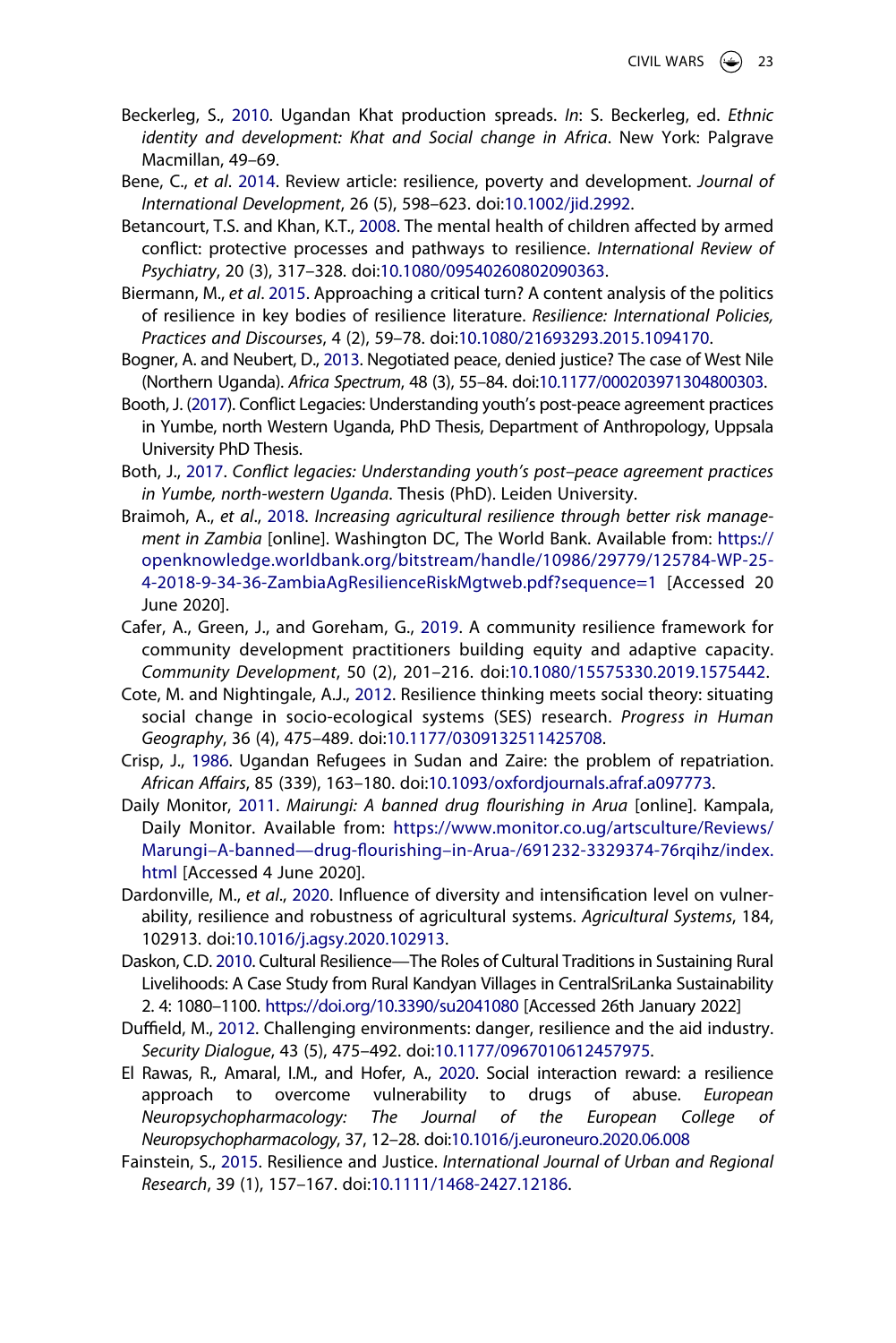- 24  $\left(\bigcirc\right)$  E. STORER ET AL.
- <span id="page-24-7"></span>Fisichelli, N.A., Schuurman, G.W., and Hoffman, C.H., [2016](#page-4-5). Is "Resilience" Maladaptive? Towards an accurate lexicon for climate change adaptation. *Environmental Management*, 57 (4), 753–758. doi:[10.1007/s00267-015-0650-6](https://doi.org/10.1007/s00267-015-0650-6).
- <span id="page-24-1"></span>Gebissa, E., [2008.](#page-2-3) Scourge of life or an economic lifeline? Public discourses on Khat (*Catha edulis*) in Ethiopia. *Substance Use & Misuse*, 43 (6), 784–802. doi:[10.1080/](https://doi.org/10.1080/10826080701738950) [10826080701738950](https://doi.org/10.1080/10826080701738950).
- <span id="page-24-8"></span>Gillard, R., [2016](#page-4-5). Questioning the diffusion of resilience discourses in pursuit of transformational change. *Global Environmental Politics*, 16 (1), 13–20. doi:[10.1162/](https://doi.org/10.1162/GLEP_a_00334) [GLEP\\_a\\_00334.](https://doi.org/10.1162/GLEP_a_00334)
- <span id="page-24-6"></span>Glantz, M.D. and Sloboda, Z., [2002.](#page-4-6) Analysis and reconceptualization of resilience. *In*: M.D. Glantz and J.L. Johnson, eds. *Resilience and development: positive life adaptations*. Boston, MA: Springer, 109–126.
- <span id="page-24-15"></span>Golooba-Mutebi, F., [2005.](#page-20-0) Witchcraft, social cohesion and participation in a South African village. *Development and Change*, 36 (5), 937–958. doi:[10.1111/j.0012-](https://doi.org/10.1111/j.0012-155X.2005.00442.x) [155X.2005.00442.x](https://doi.org/10.1111/j.0012-155X.2005.00442.x).
- <span id="page-24-0"></span>Hammersley, R., [2011.](#page-2-2) Pathways through drugs and crime: desistance, trauma and resilience. *Journal of Criminal Justice*, 39 (3), 268–272. doi:[10.1016/j.jcrimjus.2011.02.006](https://doi.org/10.1016/j.jcrimjus.2011.02.006).
- <span id="page-24-13"></span>Hansen, P., [2010.](#page-14-0) The ambiguity of khat in Somaliland. *Journal of Ethnopharmacology*, 132 (3), 590–599. doi:[10.1016/j.jep.2010.02.028.](https://doi.org/10.1016/j.jep.2010.02.028)
- <span id="page-24-10"></span>Harrell-bond, B., [1986.](#page-6-2) *Imposing aid: emergency assistance to refugees*. Oxford: Oxford University Press.
- <span id="page-24-2"></span>Harris, L.M., Chu, E., and Ziervogel, G., [2017](#page-2-4). Negotiated resilience. *Resilience*, 6 (3). doi:[10.1080/21693293.2017.1353196](https://doi.org/10.1080/21693293.2017.1353196).
- <span id="page-24-9"></span>Ilcan, S. and Rygiel, K., [2015](#page-4-4). "Resiliency humanitarianism": responsibilising refugees through humanitarian emergency governance in the camp. *International Political Sociology*, 9 (4), 333–351. doi:[10.1111/ips.12101.](https://doi.org/10.1111/ips.12101)
- <span id="page-24-14"></span>Kabumba, B., *et al*., [2016](#page-17-0). *The Narcotic Drugs And Psychotropic Substances (Control) Act, 2015 and the Legal Regulation of Drug Use In Uganda: Analysing the tension between Criminal Law, Public Health and Human Rights* [online]. Kampala, Human Rights Awareness and Promotion Forum (HRAPF). Available from: [https://hrapf.org/index.](https://hrapf.org/index.php/resources/legal-policy-analyses/107-the-narcotic-drugs-and-psychotropic-substances-control-act-2015-and-the-legal-regulation-of-drug-use-in-uganda/file) [php/resources/legal-policy-analyses/107-the-narcotic-drugs-and-psychotropic](https://hrapf.org/index.php/resources/legal-policy-analyses/107-the-narcotic-drugs-and-psychotropic-substances-control-act-2015-and-the-legal-regulation-of-drug-use-in-uganda/file)[substances-control-act-2015-and-the-legal-regulation-of-drug-use-in-uganda/file](https://hrapf.org/index.php/resources/legal-policy-analyses/107-the-narcotic-drugs-and-psychotropic-substances-control-act-2015-and-the-legal-regulation-of-drug-use-in-uganda/file) [Accessed 24 June 2020].
- <span id="page-24-5"></span>Kirmayer, L.J., *et al*., [2012.](#page-3-2) Toward an ecology of stories: indigenous perspectives on resilience. *In*: M. Ungar, ed. *The social ecology of resilience: a handbook of theory and practice*. Springer Science + Business Media, 399–414. doi:[10.1007/978-1-4614-](https://doi.org/10.1007/978-1-4614-0586-3_31) [0586-3\\_31.](https://doi.org/10.1007/978-1-4614-0586-3_31)

<span id="page-24-11"></span>Leopold, M., [2005](#page-6-3). *Inside West Nile*. Oxford: James Currey.

- <span id="page-24-4"></span>MacKinnon, D. and Derickson, K.D., [2013](#page-3-3). From resilience to resourcefulness: a critique of resilience policy and activism. *Progress in Human Geography*, 37 (2), 253–270. doi:[10.1177/0309132512454775](https://doi.org/10.1177/0309132512454775).
- <span id="page-24-12"></span>Meagher, K., [1990](#page-6-4). The Hidden economy: informal and parallel trade in Northwestern Uganda. *Review of African Political Economy*, 47 (17), 64–83. doi:[10.1080/](https://doi.org/10.1080/03056249008703848) [03056249008703848](https://doi.org/10.1080/03056249008703848).
- <span id="page-24-3"></span>Meerow, S., and Newell, J.P., [2016](#page-3-4). Urban resilience for whom, what, when, where, and why? *Urban Geography*, 40 (3), 309–329. doi:[10.1080/02723638.2016.1206395](https://doi.org/10.1080/02723638.2016.1206395).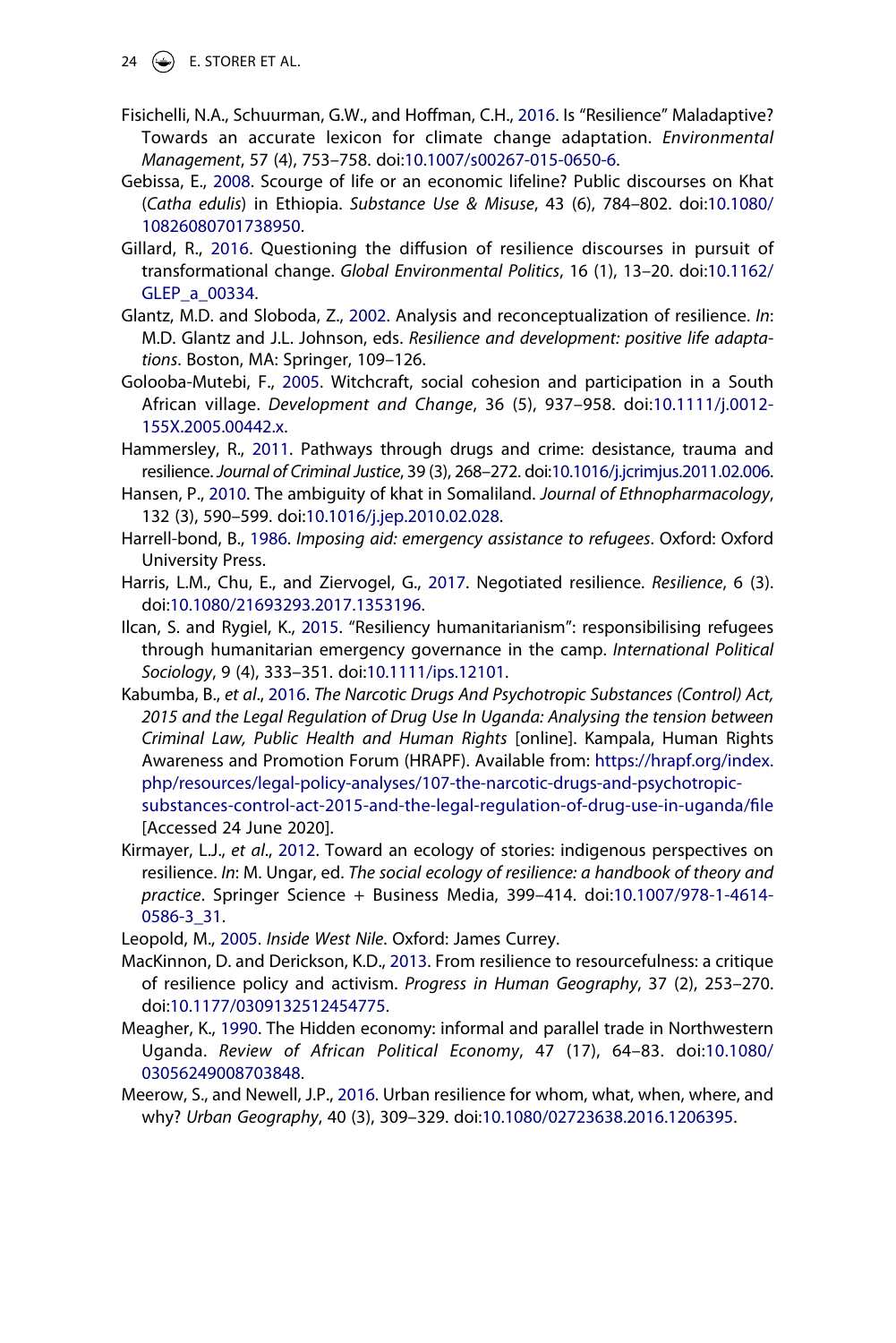- <span id="page-25-0"></span>Menkhaus, K., [2012.](#page-3-0) *Making Sense of Resilience in Peacebuilding Contexts: Approaches, Applications, Implications* [online]. Geneva, The Graduate Institute of International and Development Studies, Geneva Peacebuilding Platform. Available from: [https://](https://www.gpplatform.ch/sites/default/files/PP%2006%20-%20Resilience%20to%20Transformation%20-%20Jan.%202013_3.pdf) [www.gpplatform.ch/sites/default/files/PP%2006%20-%20Resilience%20to%](https://www.gpplatform.ch/sites/default/files/PP%2006%20-%20Resilience%20to%20Transformation%20-%20Jan.%202013_3.pdf)  [20Transformation%20-%20Jan.%202013\\_3.pdf](https://www.gpplatform.ch/sites/default/files/PP%2006%20-%20Resilience%20to%20Transformation%20-%20Jan.%202013_3.pdf) [Accessed 4 June 2020].
- <span id="page-25-12"></span>Middleton, J., [1960.](#page-17-1) *Lugbara religion: ritual and authority among an East African people*. London: Oxford University Press.
- <span id="page-25-8"></span>Miller, F., *et al*. [2010](#page-8-1). Resilience and Vulnerability: complementary or Conflicting Concepts? *Ecology and Society*, 15 (3). <https://www.jstor.org/stable/26268184> [Accessed 17 May 2020].
- <span id="page-25-13"></span>Niehaus, I., [2005](#page-20-0). Witches and zombies of the South African Lowveld: discourse, accusations and subjective reality. *Journal of the Royal Anthropological Institute*, 11 (2), 191–210. doi:[10.1111/j.1467-9655.2005.00232.x](https://doi.org/10.1111/j.1467-9655.2005.00232.x).
- <span id="page-25-4"></span>Porter, H., [2016](#page-4-0). *After rape: violence, justice, and social harmony in Uganda*. Cambridge: Cambridge University Press.
- <span id="page-25-9"></span>Ribot, J., [2014](#page-8-1). Cause and response: vulnerability and climate in the Anthropocene. *The Journal of Peasant Studies*, 41 (5), 667–705. doi:[10.1080/03066150.2014.894911](https://doi.org/10.1080/03066150.2014.894911).
- <span id="page-25-3"></span>Schulz, P., and Ngomokwe, F., [2021.](#page-4-7) Resilience, adaptive peacebuilding and transitional justice in post-conflict Uganda: the participatory potential of survivors' groups. *In*: J.N. Clark, and M. Ungar, eds. *Resilience, adaptive peacebuilding and transitional justice: how societies recover after collective violence*. Cambridge University Press ,119–142 .
- <span id="page-25-14"></span>The Observer, [2017.](#page-21-5) *Marungi growers petition court over ban* [online]. Kampala, The Observer. Available from: [https://observer.ug/news/headlines/50587-marungi](https://observer.ug/news/headlines/50587-marungi-growers-petition-court-over-ban)[growers-petition-court-over-ban](https://observer.ug/news/headlines/50587-marungi-growers-petition-court-over-ban) [Accessed 3 June 2020].
- The Uganda Penal Code Act 1950 (c. 120).
- <span id="page-25-5"></span>Titeca, K., [2012](#page-6-5). Tycoons and contraband: informal cross-border trade in West Nile, north-western Uganda. *Journal of Eastern African Studies*, 6 (1), 47–63. doi:[10.1080/](https://doi.org/10.1080/17531055.2012.664703) [17531055.2012.664703.](https://doi.org/10.1080/17531055.2012.664703)
- <span id="page-25-6"></span>Uganda Bureau of Statistics, [2014](#page-6-6). *National Population and Housing Census 2014 Area Specific Profiles: maracha District*. Kampala: Statistics House.
- <span id="page-25-11"></span>Uganda Police, [2010.](#page-16-1) *Monthly Report on Crimes in Uganda*. Kampala: Office of the Inspector General.
- <span id="page-25-7"></span>Uganda Red Cross, [2009](#page-7-0). *Uganda: 35 people feared dead over famine*. Kampala, Uganda Red Cross Society Headquarters. Available from: [https://reliefweb.int/report/](https://reliefweb.int/report/uganda/uganda-35-people-feared-dead-over-famine) [uganda/uganda-35-people-feared-dead-over-famine](https://reliefweb.int/report/uganda/uganda-35-people-feared-dead-over-famine) [Accessed 1 July 2020].
- <span id="page-25-2"></span>Ungar, M., ed., [2012](#page-3-2). *The social ecology of resilience: a handbook of theory and practice*. Springer Science + Business Media. doi:[10.1007/978-1-4614-0586-3.](https://doi.org/10.1007/978-1-4614-0586-3)
- UNICEF, 2017. *Going beyond monetary poverty: Uganda's multidimensional poverty profile* [online]. Kampala: UNICEF Uganda Country Office. Available from: [https://](https://www.unicef.org/esa/media/6146/file/UNICEF-Uganda-Multi-dimensional-child-poverty-2020.pdf) [www.unicef.org/esa/media/6146/file/UNICEF-Uganda-Multi-dimensional-child](https://www.unicef.org/esa/media/6146/file/UNICEF-Uganda-Multi-dimensional-child-poverty-2020.pdf)[poverty-2020.pdf](https://www.unicef.org/esa/media/6146/file/UNICEF-Uganda-Multi-dimensional-child-poverty-2020.pdf) [Accessed 28 June 2020].
- <span id="page-25-1"></span>Urruty, N., Tailliez-Lefebvre, D., and Huyghe, C., [2016.](#page-3-1) Stability, robustness, vulnerability and resilience of agricultural systems. A review. *Agronomy for Sustainable Development*, 36 (15). doi:[10.1007/s13593-015-0347-5.](https://doi.org/10.1007/s13593-015-0347-5)
- <span id="page-25-10"></span>van Reisen, M., *et al*. [2019.](#page-15-0) Is trauma counselling the missing link? Enhancing socioeconomic resilience among post-war IDPs in Northern Uganda. *In*: M. van Reisen, ed. *Roaming Africa: migration, resilience and social protection*. Bamendaa, Cameroon: Langaa RPCIG, 435–458.